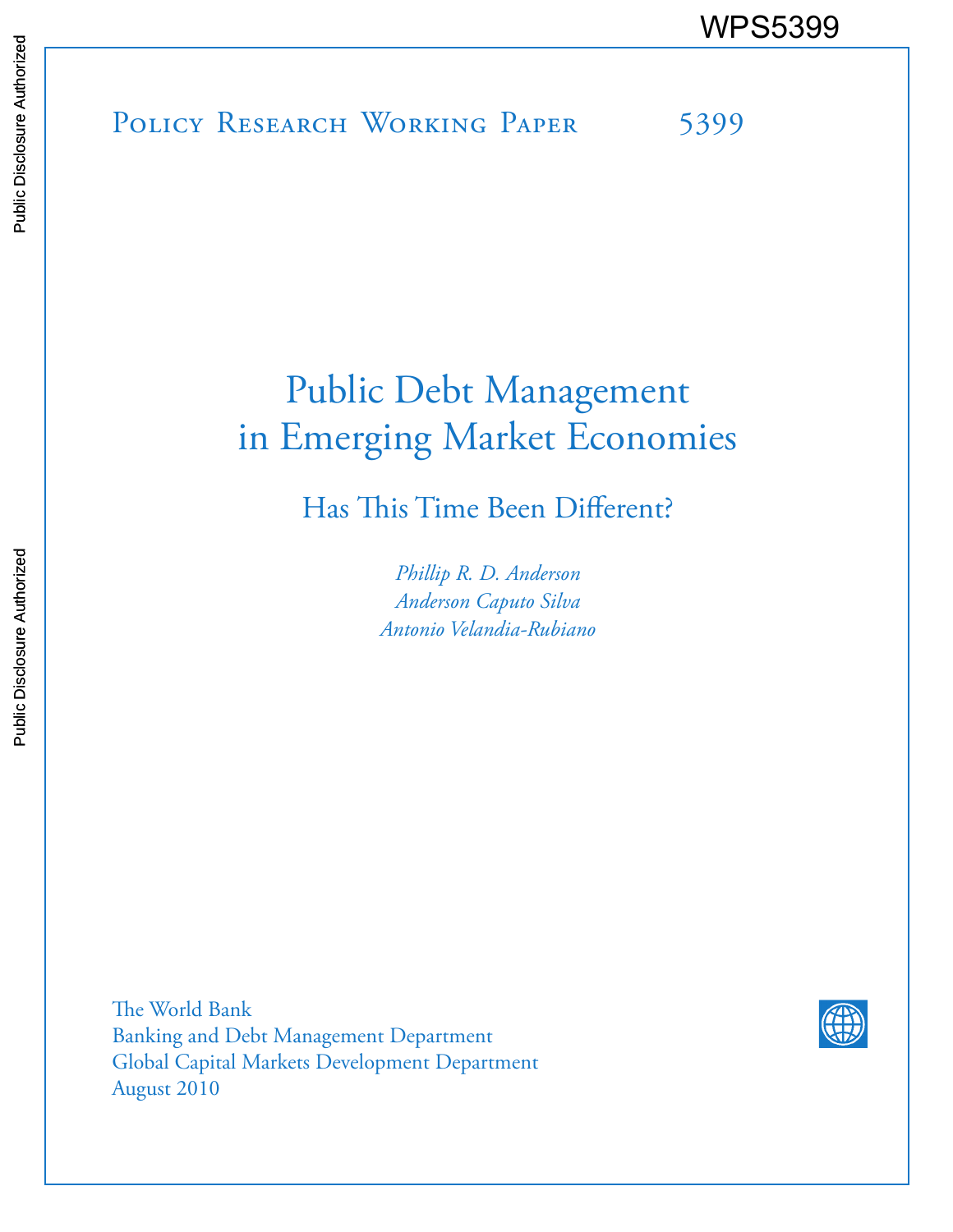# **Abstract**

Despite the scale of the global financial crisis, to date it has not resulted in a sovereign debt crisis among emerging market countries. Two significant factors in this outcome are the improved macroeconomic management and public debt management in these countries over the past decade. This paper reviews the improvements in macroeconomic fundamentals and the composition of public debt portfolios in emerging market countries prior to the crisis and concludes that the policies and strategies pursued by governments provided them with a buffer when the crisis hit. Nevertheless, with the international capital markets effectively closed for over three months and domestic borrowing in many cases impacted by extreme risk aversion, government debt managers were required to adapt their strategies to rapidly changing circumstances. The paper reviews the impact of the crisis and the responses of debt managers to the drying up

of international capital, decreased liquidity in markets, and sharply increased term premia. Three categories of response are identified: (i) funding from other sources to reduce pressure on market borrowing; (ii) adapting funding programs to changes in demand in the different types of securities; and (iii) implementing liability management operations to support the market. Most governments were willing to accept temporarily greater risk in their portfolios, often reversing long established strategies, at a time when financial markets were under stress. These actions contributed to the measures taken by governments to stabilize markets and prevent economies from stalling. Looking to the future, government debt managers will need to consider how they can increase the resilience of public debt portfolios for the uncertain times that lie ahead.

*The Policy Research Working Paper Series disseminates the findings of work in progress to encourage the exchange of ideas about development*  issues. An objective of the series is to get the findings out quickly, even if the presentations are less than fully polished. The papers carry the *names of the authors and should be cited accordingly. The findings, interpretations, and conclusions expressed in this paper are entirely those of the authors. They do not necessarily represent the views of the International Bank for Reconstruction and Development/World Bank and its affiliated organizations, or those of the Executive Directors of the World Bank or the governments they represent.*

This paper—a product of the Banking and Debt Management Department and the Global Capital Markets Development Department—is part of a larger effort in the departments to research trends and disseminate sound practices on public debt management and domestic debt market development. Policy Research Working Papers are also posted on the Web at http://econ.worldbank.org. The authors may be contacted at prdanderson@worldbank.org, avelandia@worldbank.org, and asilva3@worldbank.org.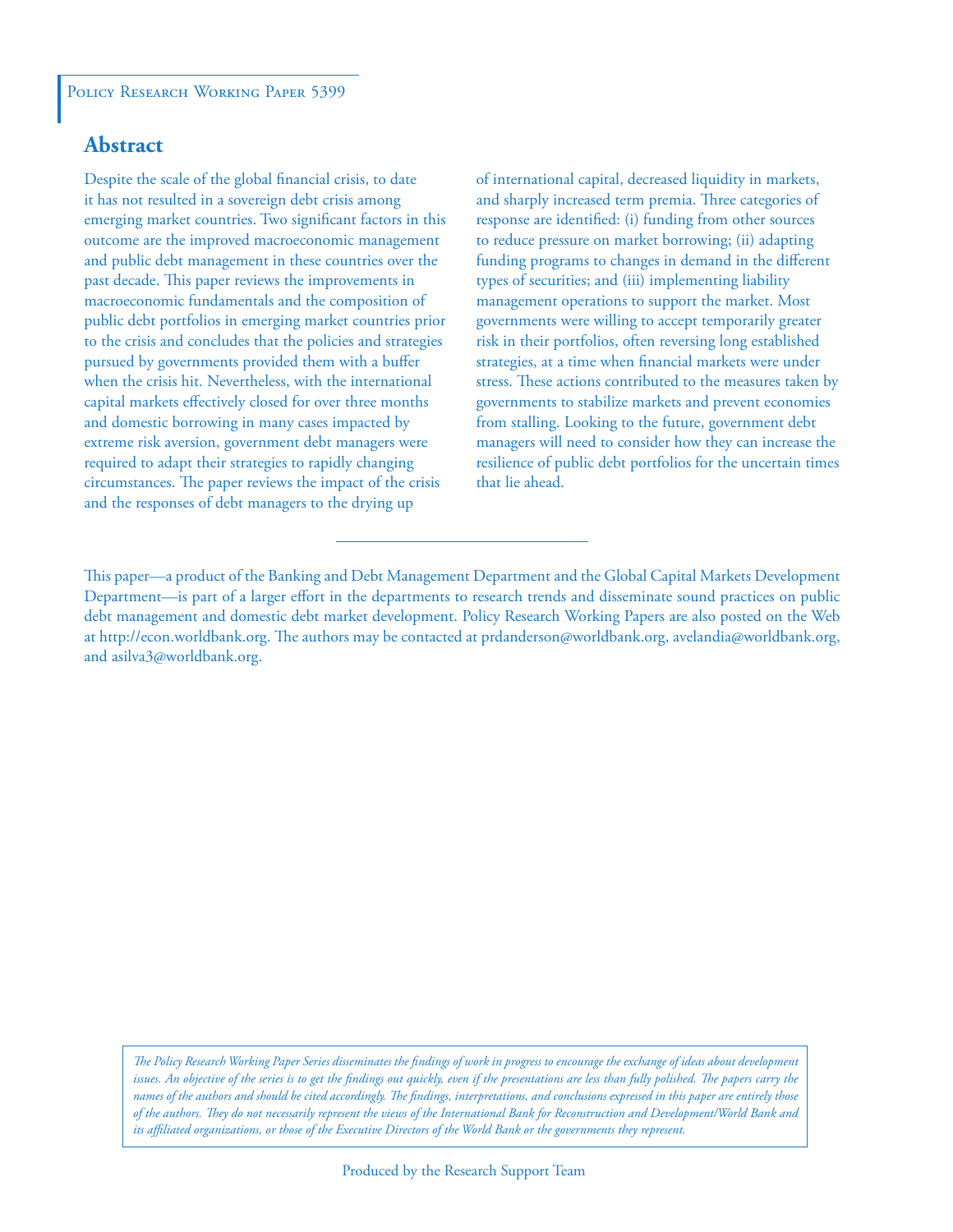# **Public Debt Management in Emerging Market Economies: Has This Time Been Different?**

*Phillip R. D. Anderson, Anderson Caputo Silva, Antonio VelandiaRubiano1*

<sup>1</sup> *Phillip R. D. Anderson* and *Antonio Velandia‐Rubiano* are from the Banking and Debt Management Department of the World Bank Treasury, and *Anderson Caputo Silva* is from the Global Capital Markets Development Department in the Financial and Private Sector Development Vice-Presidency of the World Bank Group. This paper was prepared for the Debt Management Facility Stakeholders Forum in Tunis, March 29‐30 2010, and is forthcoming in "Sovereign Debt and the Financial Crisis," eds. Carlos A. Primo Braga and Gallina A. Vincelette. World Bank. 2010. The authors would like to thank Indhu Raghavan, Armando Rosselli, Matías Viola Ochoa, and Ying Lin for their thorough research and extensive support in the production of this paper.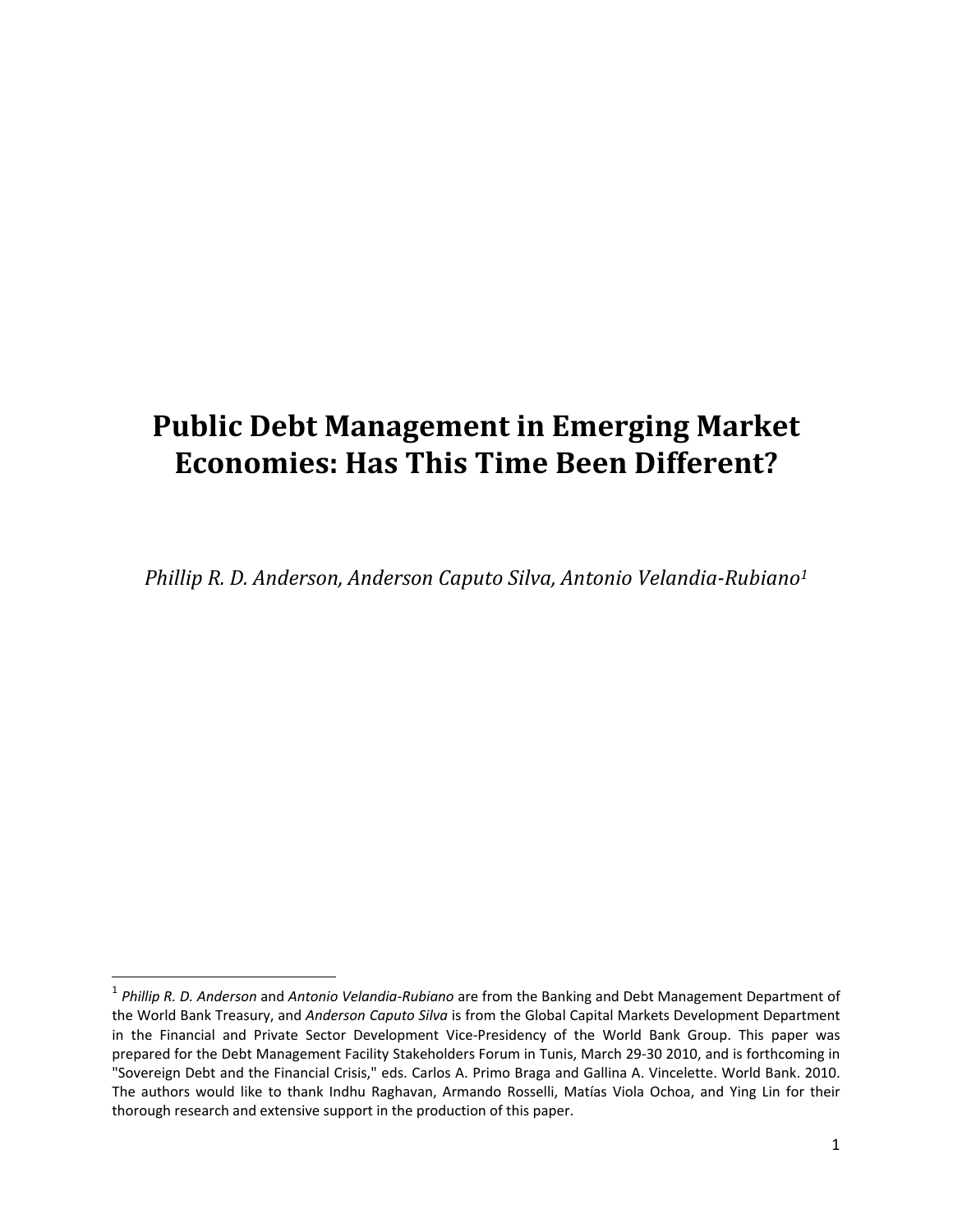# **Introduction**

The global financial crisis of 2008 – 2009 was the worst the world has seen since the 1930s in both its intensity and global reach. The "emerging market" countries (EMs) were not immune: at the height of the crisis the emerging-market government bond index (EMBIG) had seen an increase in spread of over 700 basis points from its low point in June 2007, and the international capital markets were effectively closed to issuers for several months. Yet, despite the severity of the global crisis, it did not result in an emerging market sovereign debt crisis of the type that we have seen in the 1990s and early 2000s.<sup>2</sup>

In this paper, we review the reasons why the impact on EMs was so very different from these earlier events, as well as the responses of debt management officials in EMs to the rapidly changing market environment they faced. In section one, the outcomes of macro-economic policy over the decade beginning 2000 are outlined and a story of significantly improved fundamentals emerges. The "virtuous circle" of strong growth, responsible fiscal management, reduced public debt and stable inflation (until the fuel and food crises) provided public debt managers with greater choice and more opportunities to more effectively manage risk in public debt portfolios. We present data on the changes in the composition of public debt over this period, showing marked reductions in currency, interest-rate and rollover risks. Combined with reduced public debt levels and increased levels of foreign-currency reserves, the public debt management strategies adopted in most emerging market countries gave them flexibility to ride out the crisis and adjust borrowing plans to cope with adverse market conditions.

In section two of the paper, the impact of the crisis on the market environment for EMs is outlined and summary data are presented on market spreads, issuance volumes, borrowing requirements, domestic bond yields and capital flows. This section also reviews the responses by debt managers to the impaired and volatile markets. In order to do this, a survey was designed, targeting initially the 24 countries listed in footnote 1 and which represent those countries with relatively more developed domestic debt markets. The survey covered four main topics: (i) borrowing requirements, to reflect the impact of the crisis on the funding gap and the channels of transmission; (ii) adjustments to the funding plan, to capture substantial revisions in the funding sources, or, in the composition of funding by currency, instrument, maturity, placement mechanism, or timing ; (iii) adjustment to debt management strategy, to reveal if the adjustments in the funding plan led to a formal revision of the debt management strategy including the

 $2$  The 24 countries considered in this paper include, by region, East Asia Pacific (EAP): China, Indonesia, Malaysia, Philippines and Thailand; Europe and Central Asia (ECA): Hungary, Poland, Romania, Russia and Turkey; Latin America and the Caribbean (LAC): Brazil, Chile, Colombia, Costa Rica, Mexico, Peru and Uruguay; Middle East and North Africa (MNA): Egypt and Morocco; South Asia (SAR): India and Sri Lanka, and; Sub-Saharan Africa (SSA): Kenya, Nigeria and South Africa.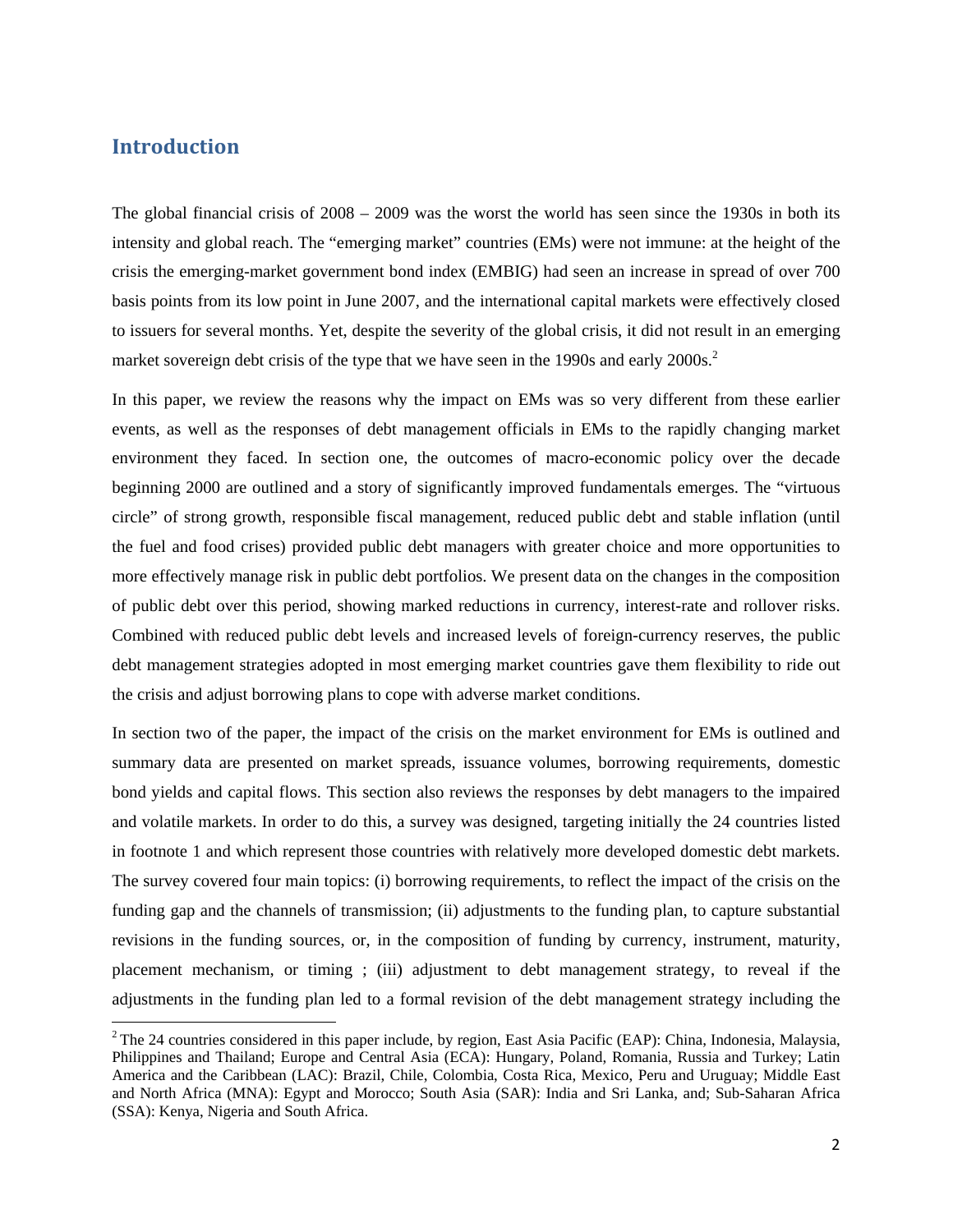revision of major risk management guidelines in light of changes in demand; and (iv) outlook for 2010 to gauge the debt manager' expectations for the near future regarding the impact of these events on the funding plan and market development for 2010.

Of the 24 countries targeted in the sample, the following 14 answered the survey: Brazil, Colombia, Egypt, Hungary, Indonesia, Kenya, Mexico, Morocco, Peru, Poland, Romania, South Africa, Turkey, and Uruguay.

Finally, we conclude by drawing some lessons from the crisis for future macroeconomic policy and public debt management strategies.

# **I. Crisis Preparedness in Emerging Markets**

**Emerging markets (EMs) enjoyed an unprecedented period where both strong macro fundamentals and a benign global economic environment increased the scope for implementation of debt strategies that could reduce their risk to shocks**. The positive combination of several macroeconomic dimensions and interactions among them allowed debt managers from most EM economies (EMEs), as we cover in greater detail below, to actively improve their debt portfolios. Historically, an unfortunate combination of weak macroeconomic fundamentals and debt management practices has exacerbated the impact of previous economic crises and downturns. This time was different.

**In order to gauge the sea change in the macroeconomic scenario and how it influenced debt management practices we start by illustrating the significant shift observed on each of these macroeconomic dimensions (fiscal, monetary, growth and external accounts)**. The contrast between the first years of the new century and the three years that preceded the crisis (2005-2007) is particularly striking. $3$ 

<sup>&</sup>lt;sup>3</sup> The changes in these dimensions (fiscal, monetary, external accounts and economic growth) are highly interrelated. Disentangling exogenous and endogenous drivers of such variations is beyond the scope of our analysis.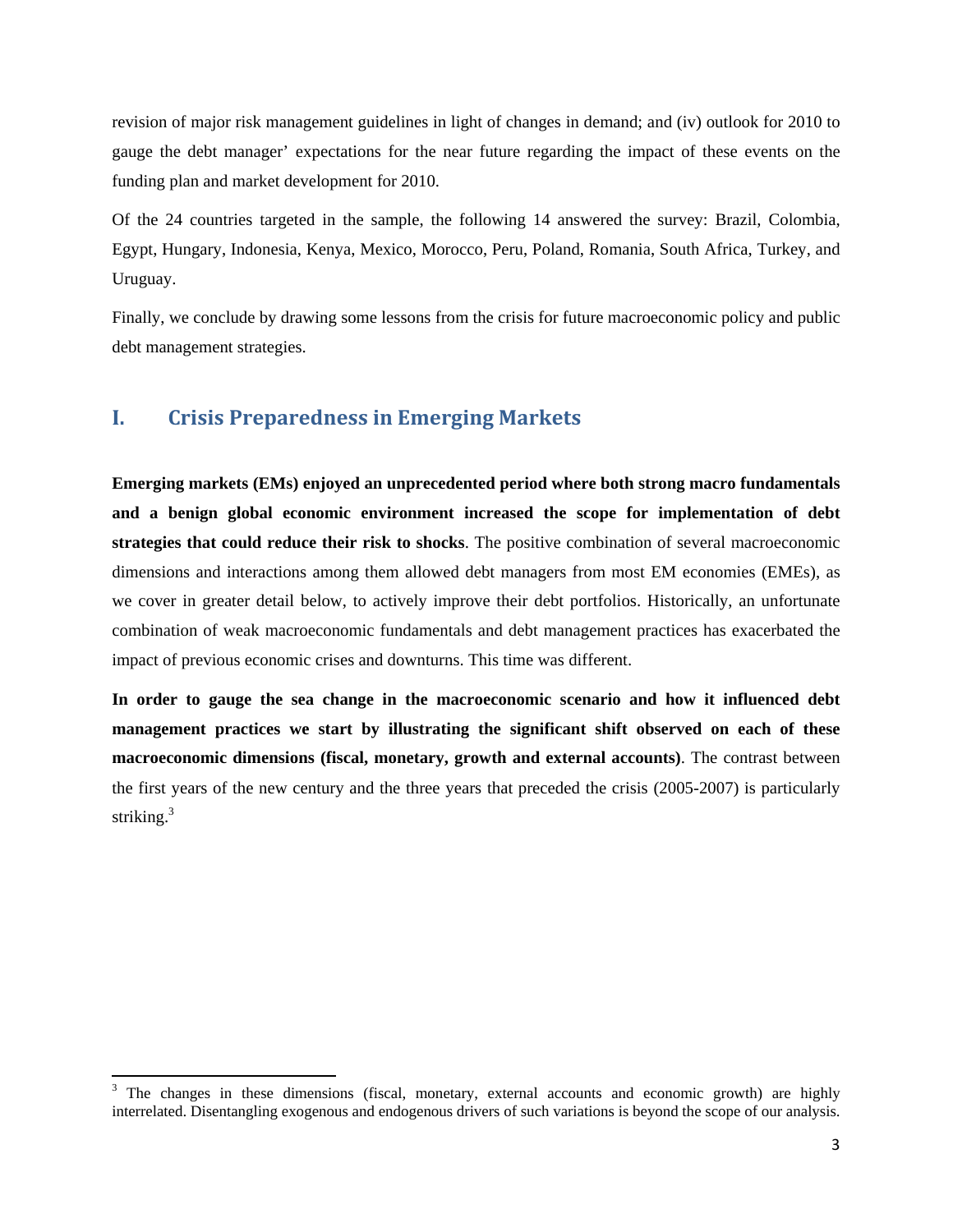



**Fiscal accounts improved remarkably in EMs, with Latin America showing the sharpest changes. G**overnments' primary balances, as a percentage of GDP, were overwhelmingly positive or becoming positive during this period, and overall budget balances, as a percent of GDP, were improving steadily across all regions (see charts 1 and 2). These improvements were crucial in boosting investor confidence that EMs could be better positioned to adopt counter-cyclical policies should conditions change towards an economic downturn – although few would imagine the sweeping global recession that was about to come.

**Monetary policy in EMs experienced a period of increased credibility given that inflation remained relatively stable at historically low levels, despite occasional pressures from commodity prices (see chart 3).** Greater price stability and positive expectations in EMs were favorable ingredients to boost confidence in longer-term bonds, including government bonds. In many counties, especially those that had been historically plagued by volatile and high inflation levels, this scenario paved the way for interest rate cuts (see chart 4), the development of local currency yield curves, and the lengthening of the average time to maturity of the domestic government debt (more below).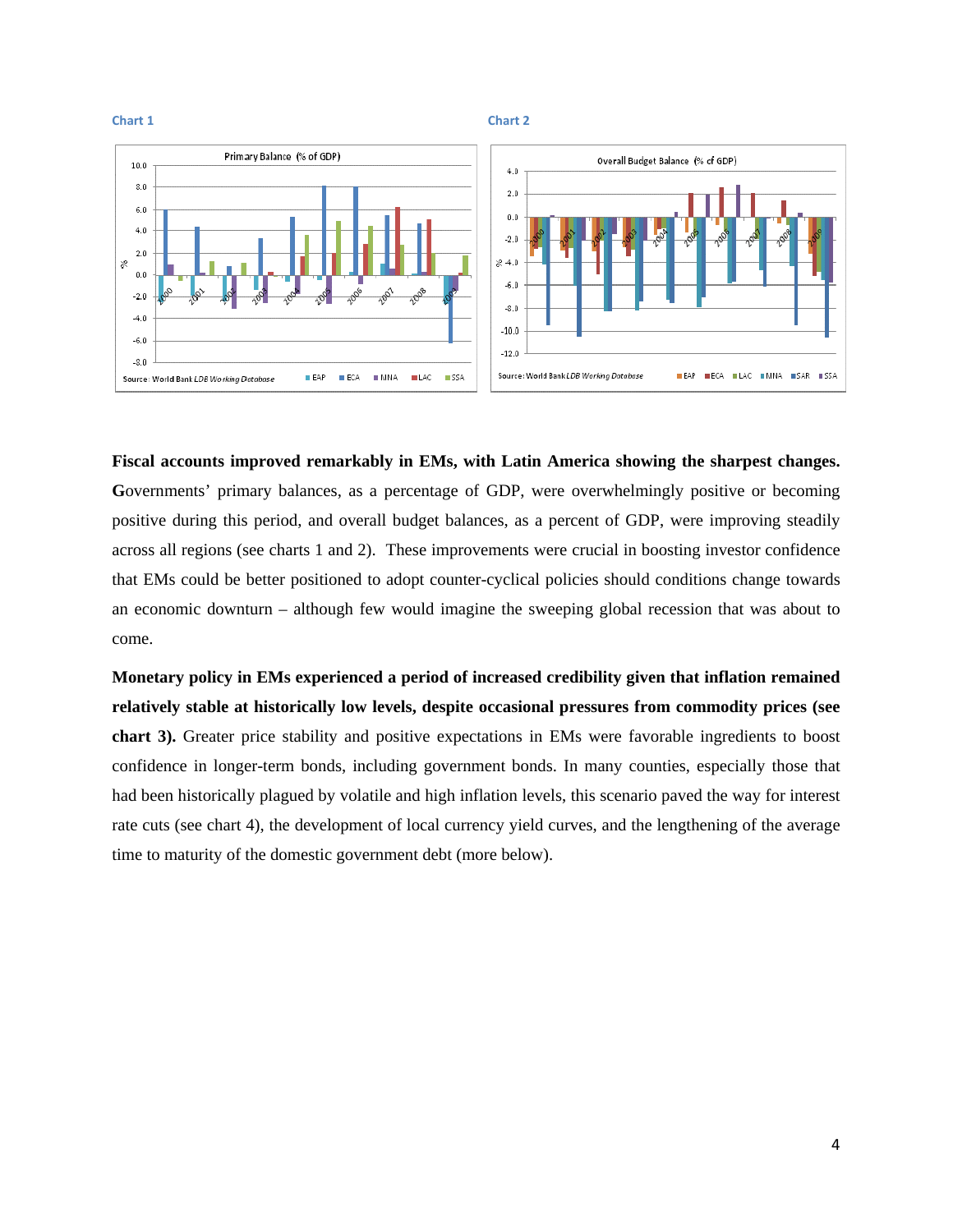



**Buoyant growth in EMs allied to the aforementioned fiscal and monetary policy developments allowed a robust downward trend in debt/GDP ratios in virtually all regions (see charts 5 and 6).** These variables (fiscal indicators, interest rates and GDP growth) represent the key determinants in the dynamics of debt/GDP ratios. Most EMs enjoyed a long period where this positive combination was in place. Between 2000 and 2008, reductions on the debt/GDP ratios were particularly sharp in SSA and ECA. Between 2005 and 2008, LAC experienced the largest percentage decrease in average debt/GDP ratio. Out of our sample of 24 EMs examined, six showed reductions of about 5-20 percent in the debt/GDP ratio, eleven observed reductions greater than 20 percent, and only seven countries had higher ratios by the end of 2008 as compared to 2000.



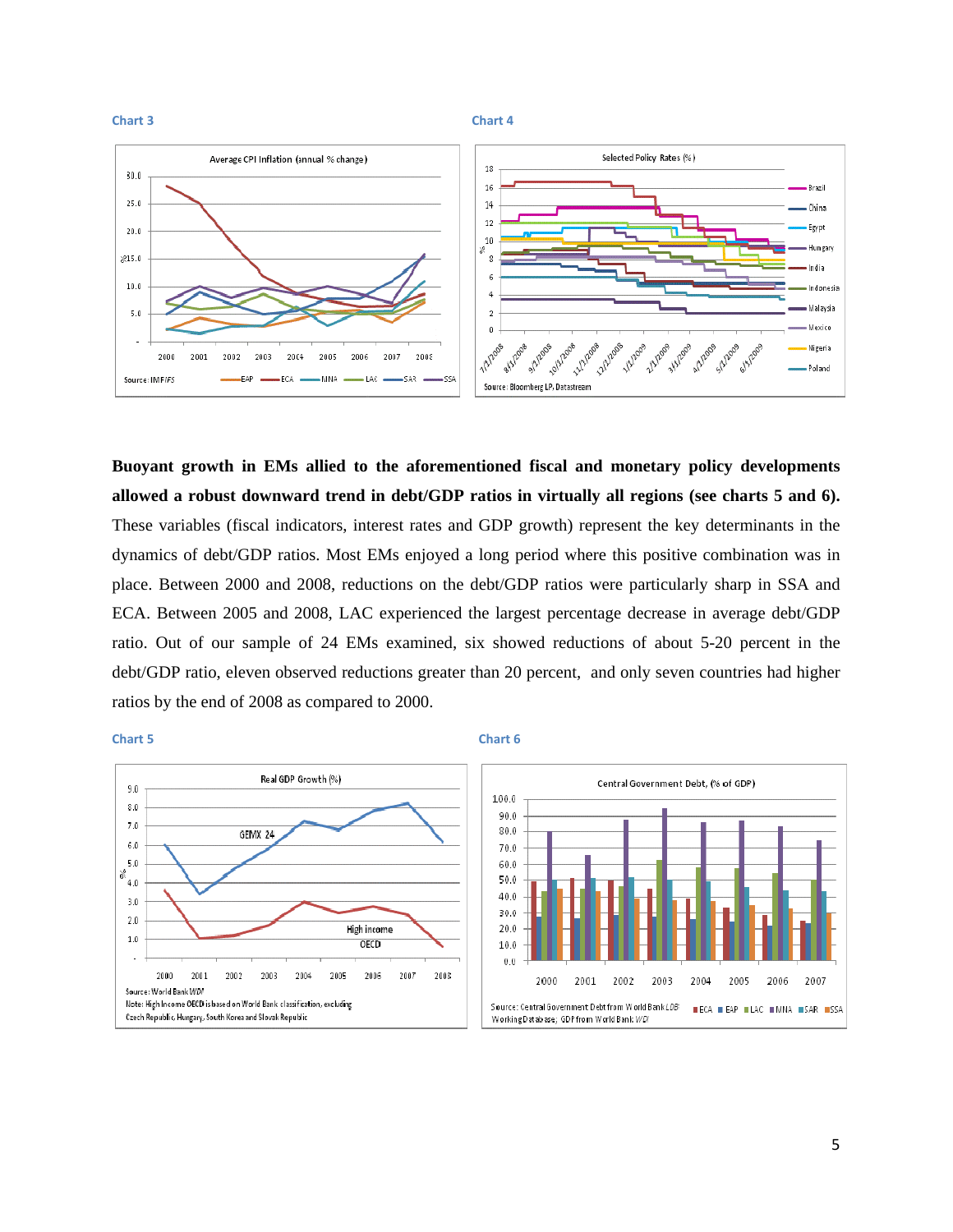**Improvements in EMs' external accounts provided solid evidence that the positive scenario was leading not only to reduced debt levels, but also to lower vulnerability of these economies to shocks and reversals in capital flows (see charts 7 and 8).** While, admittedly, external account improvements were driven by cyclical factors that led to extremely high international liquidity conditions, proactive policies to reduce debt vulnerabilities (e.g.: buybacks of external debt and shift to funding in local markets) were highly instrumental in the rapid pace of change witnessed in external debt vulnerability indicators. This marked reduction in vulnerability represented a structural change in some economies to break out of a negative shock cycle experienced several times in the past, where pressures on the currency and increased risk aversion had a stronger first order impact in fiscal and debt sustainability indicators.

### **Chart 7 Chart 8**



**Notwithstanding the general positive trends seen in the 24 countries that are the focus of this paper, there were other MICs that did not take advantage of the "good times" to strengthen their macroeconomic aggregates and reduce the vulnerabilities to external shocks**. In the Eastern Caribbean, primary fiscal deficits combined with natural disasters and slow growth resulted in a continued build up of public debt reaching limits that today awake sustainability concerns<sup>4</sup>. Similarly, several countries in Eastern Europe, most notably Ukraine, failed to correct external and fiscal imbalances which, combined with the fragility of the banking sector, gravely increased the exposure of the private sector to reversals of capital flows. As it is shown later, the performance of these countries underscores the need to take advantage of the benign phase of the cycle to address debt problems; once a crisis hits, the options for action quickly become curtailed. In any case, these countries were the exception and the ones covered in the sample contain the majority of the world's population.

<sup>&</sup>lt;sup>4</sup> The average debt-to-GDP ratio of the eight most indebted CARICOM states passed the 100% threshold in 2009.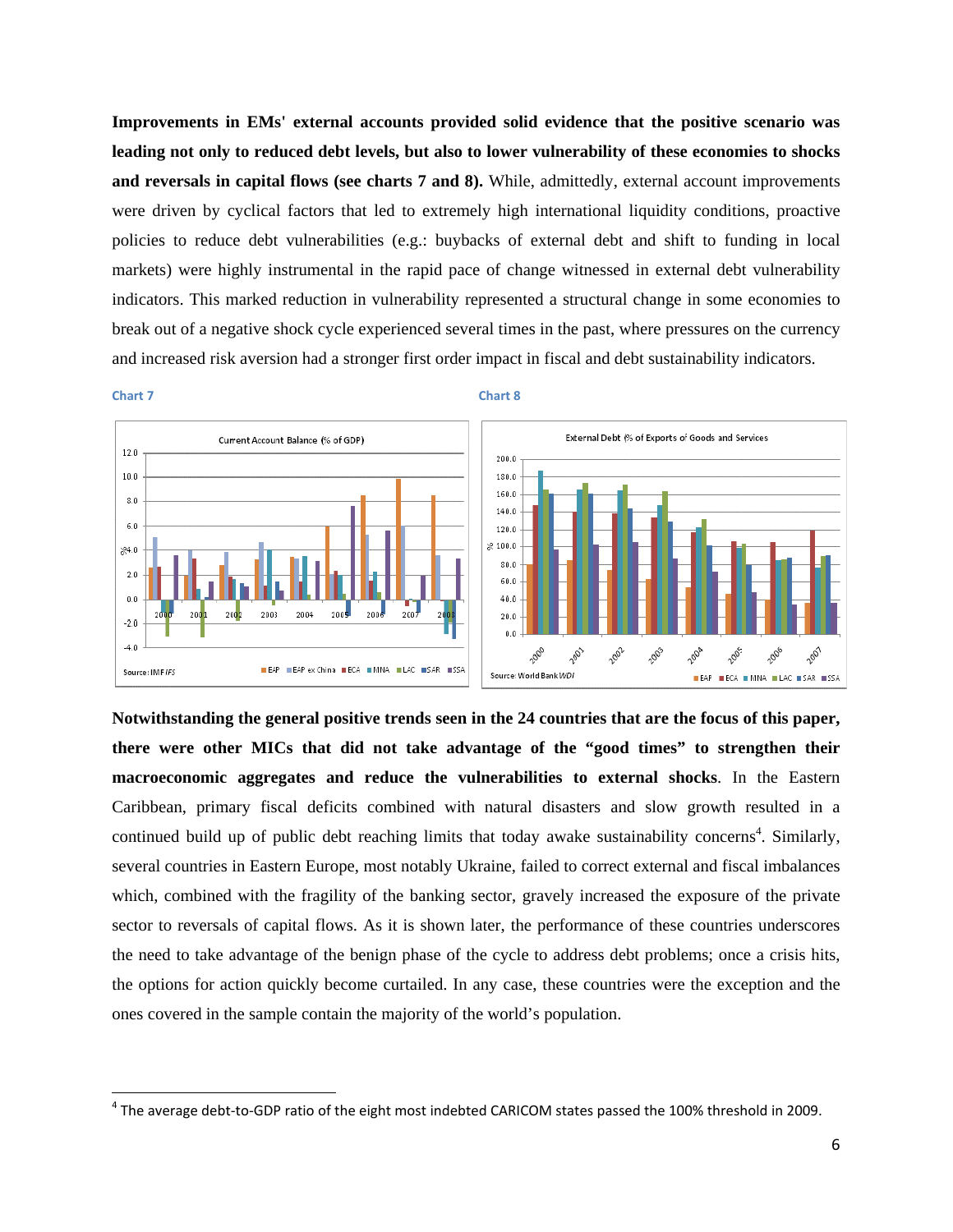**On the back of healthier macroeconomic fundamentals and a benign external environment, debt managers engineered a significant transformation of government debt portfolios.** There was a general reduction of exposures to changes in exchange and interest rates through an increased focus on domestic debt financing, including a reduction in floating-rate bonds. The sustained increase in the share of the domestic debt helped mitigate the dependence from external funding sources and the exposure to currency risk. More importantly, the structure of the domestic debt itself experienced a significant transformation as government authorities embarked on market development programs that allowed debt managers to extend the average life of domestic debt partly through the issuance of long-term fixed-rate instruments<sup>5</sup>. The progress attained in the last decade partly freed debt managers in emerging market countries from choosing between long-term fixed-rate instruments denominated in foreign currency and short-term ones in local currency. This traditional trade-off represents a choice between currency risk on one hand, and interest-rate risk on the other.

# **Exposure to Foreign Currency Borrowing**

**The 34 countries that defaulted or rescheduled the external debt between 1980 and 2000**<sup>6</sup> **illustrate that excessive foreign currency borrowing exposes the government's financial stability to sudden stops of capital flows, or to a drastic fall in the value of the local currency.** For several EMs dependence on the international capital markets resulted in liquidity crises when these markets closed and governments were unable to rollover their foreign currency obligations. EMs were also familiar with episodes of massive devaluations; when combined with high debt levels, these resulted in debt servicing costs taking an unusually higher share of the revenues to the point when the governments were unwilling to meet their obligations with external creditors. To some extent, the strengthening of the government debt portfolios could be interpreted as debt managers' policy response to the external debt crises of the 1980s and 1990s.

**A first approach to the exposure of the government finances to foreign borrowing indicates a dramatic inversion in the overall short foreign currency position of EMs over the last 10 years<sup>7</sup>** . This can be seen in the evolution of the net foreign currency debt calculated as the gross government

<sup>&</sup>lt;sup>5</sup> A common denominator of the transformation of the domestic debt markets in EMs was the expansion and growth of the local investor base especially non-bank financial institutions, most notably pension funds, but also insurance companies and mutual funds. Foreign investors also played a major role in countries like Mexico and Brazil, where they showed significant appetite for local-currency long-term fixed-rate instruments. 6

 $6$  See Rogoff and Reinhart (2009). By region, 11 countries defaulted in Africa, 4 in Asia, 4 in Europe and 15 in Latin America. From the latter, 4 countries defaulted or rescheduled 3 times during that period.

<sup>&</sup>lt;sup>7</sup> However, a full analysis of the exposure of the government financial position to foreign currency borrowing requires complete information on government stocks and flows. Because of data limitations, this paper ignores the cash flows and assumes that the main government stocks are the government debt and the international reserves of the central bank.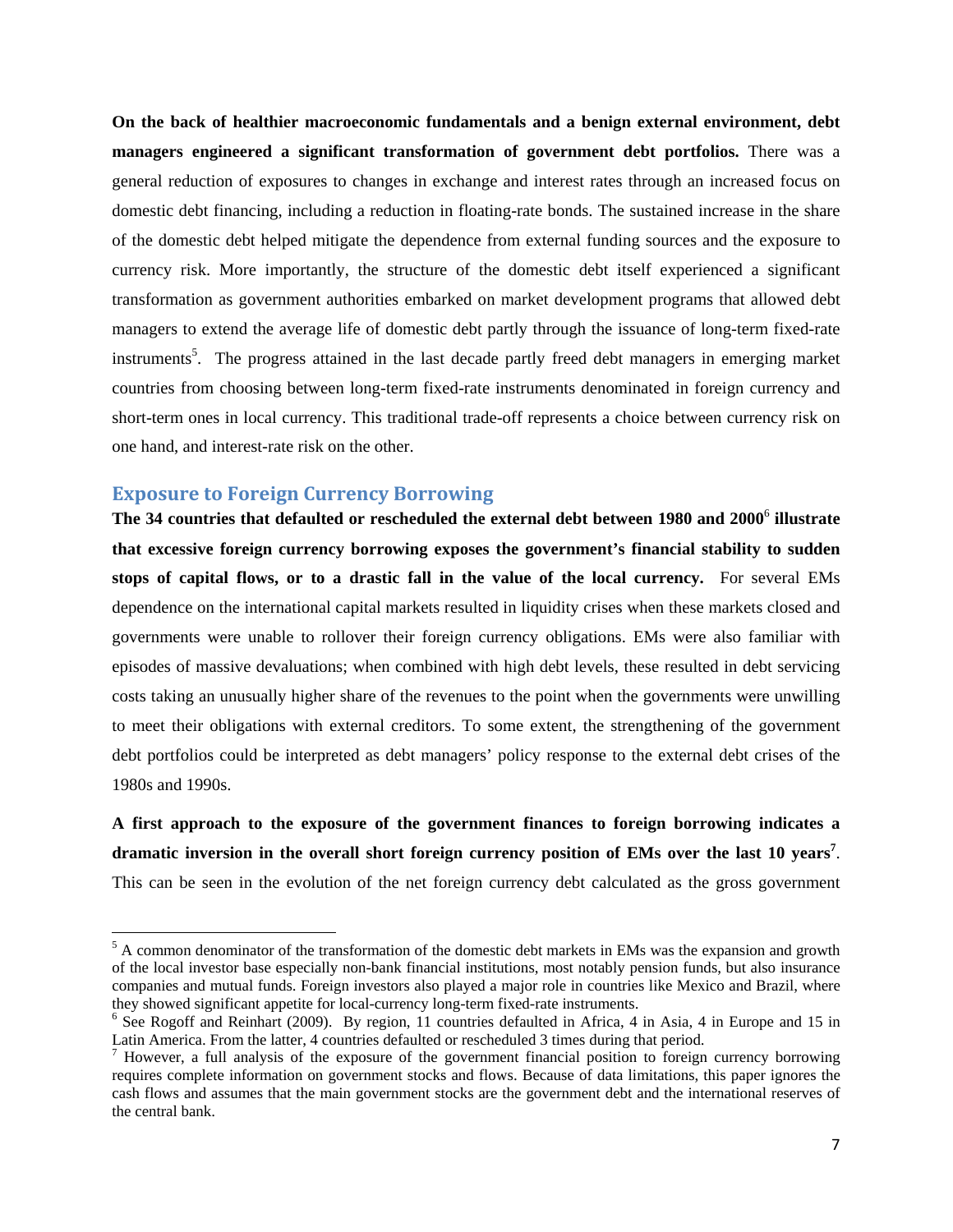foreign currency debt minus the international reserves. As presented in charts 9 and 10, out of the 4 more indebted countries in 2001, Russia and Brazil had become net creditors by 2009. The other two, Turkey and Mexico, reduced their combined net FX debt from \$123 billion in 2001 to \$45 billion in 2009. Most impressive is the case of China with a 5-fold increase in its international reserves from about \$200 billion in 2001 to over \$2 trillion in 2009, while FX debt contracted from \$49 billion to \$35 billion. To better appreciate the magnitude of the changes in other EM countries, China has been excluded from these charts.

### **Chart 9 Chart 10 Gross external debt vs. Int. Reserves(no China) Gross external debt vs. Int. Reserves(no China) 2001 2009** 200 50 500 50 FX debt A Net FX to GDP (right axis) **FX Reserves** FX debt A Net FX to GDP (rightaxis) 180 40 450 40 160 400 30 140 350 20 30 USD billion **USD billion** 300 10 **USD billion** 120 A Δ **(%)** 250  $\mathbf{0}$ 100 20 **(%)** Ä 80 200 ‐10  $10^{-1}$ 60 150  $-20$ 40 100 ‐30  $\mathbf{0}$  $\overline{20}$ 50  $-40$ ‐10 0 0 ‐50 Mexico Turkey Chile Colombia Peru **Africa** Brazil India Indonesia Malaysia Philippines Thailand Hungary Russia South Africa Hungary Chile hilippines Thailand Poland Russia th Africa Turkey Brazil Colombia Mexico Peru Poland India Indonesia Malaysia Philippines **Contrict Library** iilippii puth **Source: JP Morgan** *EM Debt and Fiscal Indicators (2009)***Source: JP Morgan** *EM Debt and Fiscal Indicators (2009)*

**Although international reserves may also be compromised by a high level of private external debt, there is no question that their accumulation dramatically reduced the overall exposure of our EMs group<sup>8</sup>** . For the sample of selected EMs, chart 11 shows that the weighted average of the ratio of total external debt to international reserves dropped from 3.5 in 2001 to 1.2 in 2009. The steady declining trend over the decade was only slightly reversed by the global financial crisis in 2008.

 $^8$  The implementation of more flexible FX regimes in many EMs also contributed to reduce their exposure to shocks and facilitated adjustments in the external accounts.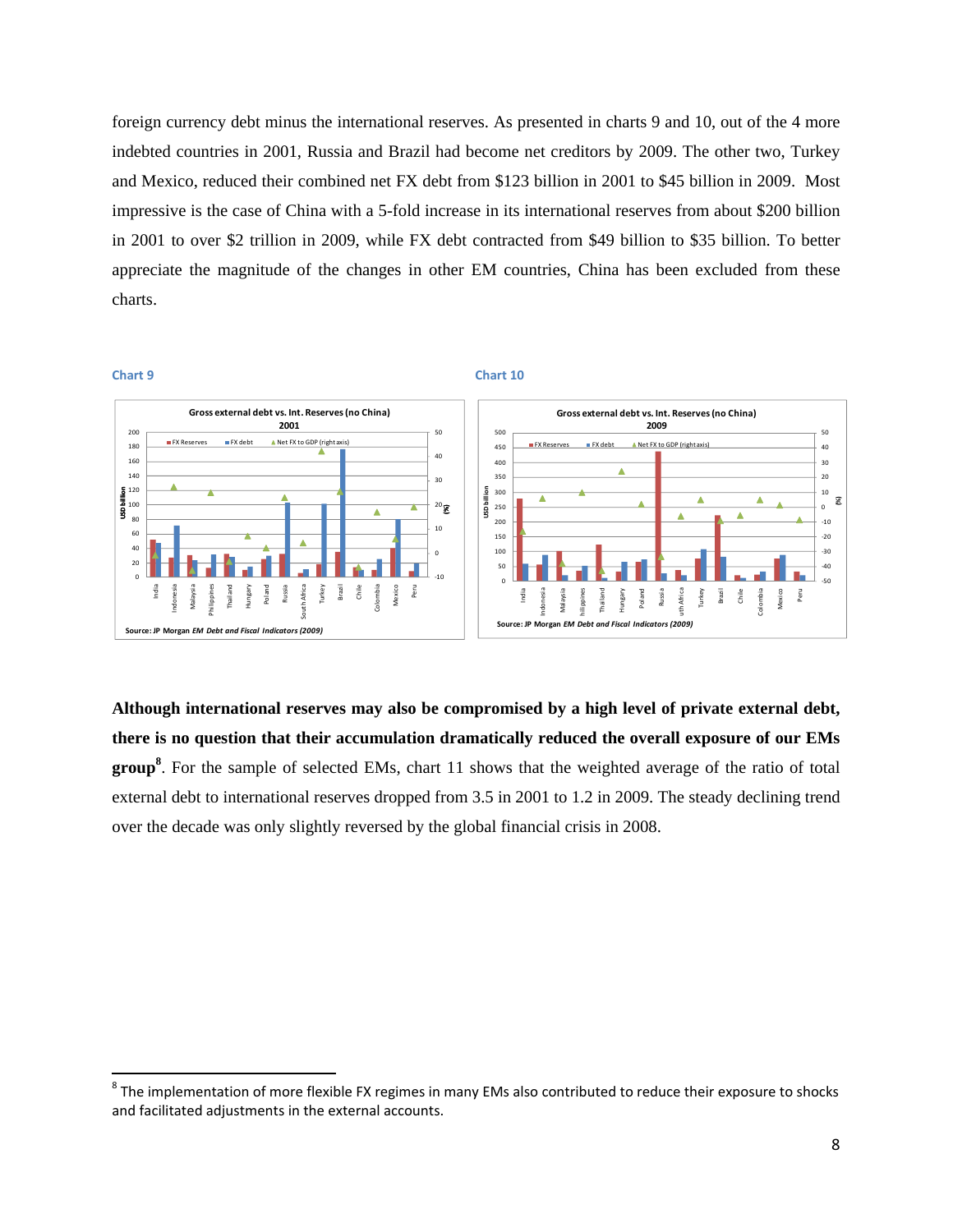



**While the accumulation of international reserves played a major role in reducing the overall short foreign currency position of EMs, a significant shift in the currency composition of the government debt portfolios was also an important contributor.** The reduction in foreign currency debt was achieved thanks to a parallel increase in the domestic debt. As chart  $12^9$  shows, the (weighted) average ratio of external to domestic debt for selected EMs dropped steadily from 0.75 in 2000 to 0.22 times in 2009<sup>10</sup>. The declining share of external debt happened across all regions, but it was more impressive in Europe and Latin America. In Europe the external to domestic debt ratio plummeted monotonically from 2.58 times in 2000 to 0.58 in 2009; in LAC the ratio actually increased in 2001 and 2002 due to the financial turmoil in Brazil<sup>11</sup>, and the increased foreign borrowing combined with a devaluation in Colombia, but the weighted average fell from over 1 in 2002 to 0.2 in 2009<sup>12</sup>. These changes were also significant in Asia where the (weighted) ratio fell from 0.5 to 0.15

<u> 1989 - Johann Barn, mars ann an t-Amhain an t-Amhain an t-Amhain an t-Amhain an t-Amhain an t-Amhain an t-Amh</u>

<sup>&</sup>lt;sup>9</sup> The chart depicts the ratio of external to domestic debt over the last 10 years <sup>10</sup> The unweighted ratio fell steadily from 1.44 to 0.77 over the same period.

 $11$  The turmoil was created by a strong market reaction against the increasing probability of the left wing candidate winning the presidential elections in 2002.

<sup>&</sup>lt;sup>12</sup> Unweighted averages are not used for the regions because in small samples, countries with low debt stocks and high ratios (e.g. Chile) distort the mean. In any case, the trends in unweighted averages show the same structural changes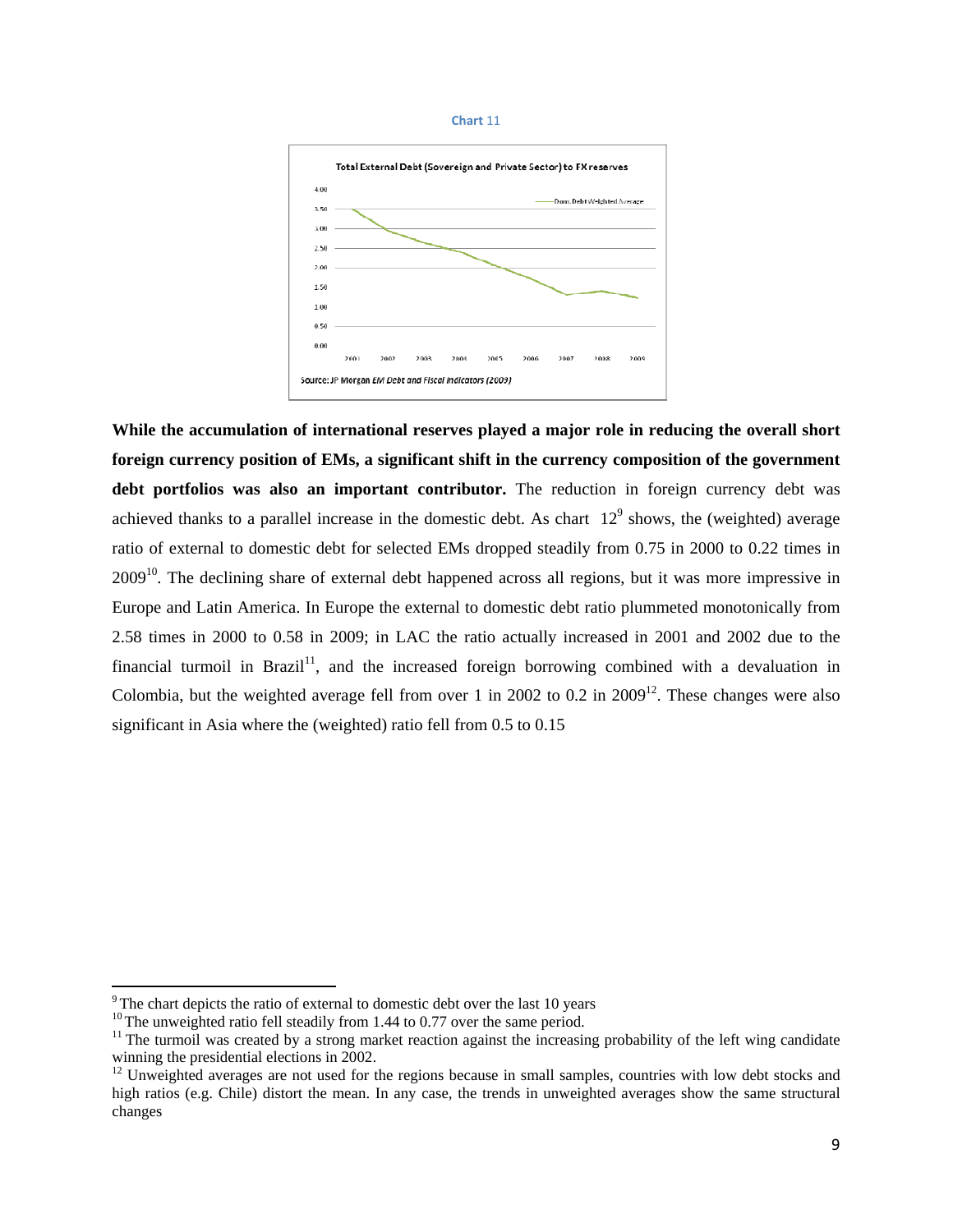



**The relatively swift adjustment in the structure of the debt stock was possible thanks to the implementation of a series of liability management operations that altered the structure of the existing debt stock.** In all regions debt managers prepaid international bonds and/or multilateral and bilateral debt through buy backs or exchanges. In addition, countries like Colombia, Brazil, Uruguay and Egypt issued, for the first time ever, global bonds denominated in local currencies in the international capital markets. Even, if the contribution of these securities to the transformation of the composition of the government debt portfolios was rather marginal (except for Uruguay), this led to questioning of the validity of the "original sin hypothesis"<sup>13</sup> and opened a new financing channel to debt managers. For Brazil, this channel allowed the government to issue fixed-rate securities in reais at longer maturities than those placed in local markets, creating a valuable reference for the gradual extension of the curve domestically (discussed in more detail in the next section).

**These findings are also confirmed by the structure of outstanding securities issued by EMs reported in the BIS's quarterly statistics**<sup>14</sup>. According to the BIS, international outstanding bonds and notes issued by EM governments as a proportion of their total issuance dropped 20 percentage points from over 30% in 1998 to about 10% in 2009. It is worth noting the considerable variation in this ratio among regions. While in Asia securities issued in foreign markets have traditionally accounted for less than 7%

<sup>&</sup>lt;sup>13</sup> See Eichengreen, B., and Hausmann, R., (1999). "Exchange Rates and Financial Fragility", In New Challenges for Monetary Policy. Proceedings of a symposium sponsored by the Federal Reserve Bank of Kansas City.<br><sup>14</sup> BIS quarterly statistics on bonds and notes outstanding issued by governments of EMEs. The sample included in

chart 13 tracks the same countries for domestic and international securities. These are the countries used by the BIS in the Securities statistics and Syndicated Loans Table 16A: Domestic debt securities, by sector and residence of issuer. See http://www.bis.org/statistics/secstats.htm. The ratio of international to domestic securities slightly overestimates the ratio of foreign to local currency because of the issuance of local currency bonds in the international capital markets.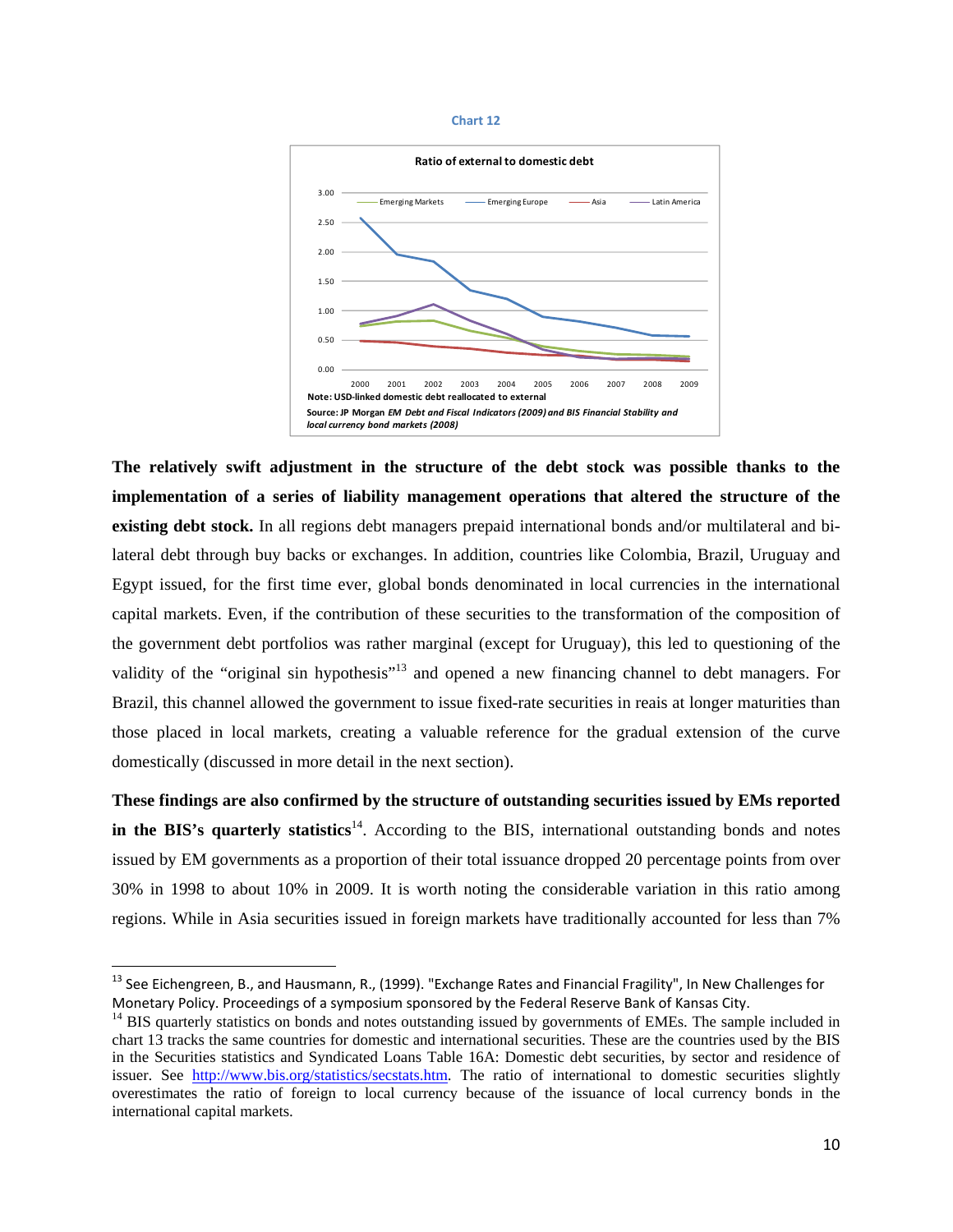of the total, in Latin America until 2002 more than half of the outstanding securities were issued in the international capital markets. The declining trend in the ratio for EMs is offset by Asia with a stock of domestic securities that in 2009 is 5 times larger than that of Latin America and 2.5 that of Europe. Indeed the relatively low and stable share of international securities in Asia, between 1% and 3%, is in startling contrast with Latin America where the ratio dropped from over 60% in 2002 to 17% in 2009. In Europe, international securities that were 37% of the total in 1996 reached almost 70% by September 2000, driven by Russia foreign borrowing and then plummeted to 30% in 2009.





With the domestic debt taking the lion's share of the government debt portfolios in our sample of EMs we focus next on reviewing the evolution of exposure to rollover and interest rate risk over the last 10 years.

# **Transformation of the Domestic Debt Portfolio**

**Domestic debt portfolios in EMs went through major shifts in composition and maturity in the years that preceded the crisis, reducing the exposure of these countries to shifts in the economic cycle and market sentiment.** This was done while dealing with several constraints that have affected many emerging markets for several years. More stable and sounder macroeconomic policies, together with reforms in the pension and insurance industries, changed the investor base that previously comprised almost exclusively commercial banks. Holdings of domestic institutional investors grew steadily. Pension funds became the second largest group of investors in EMs, with strong presence in countries such as Chile, Malaysia, Uruguay and Colombia. Insurance companies also became increasingly important,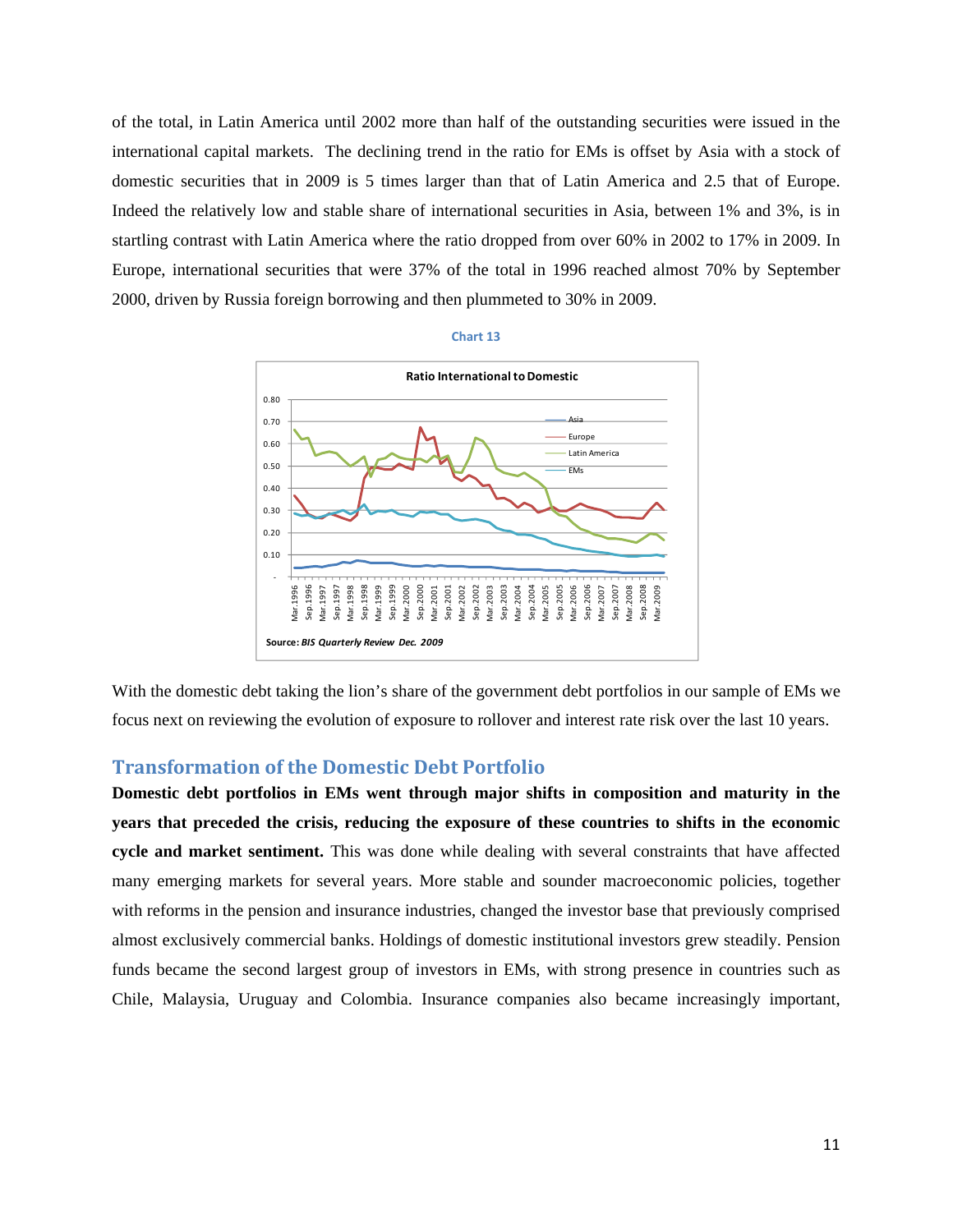holding significant shares in Hungary, India and Poland<sup>15</sup>. Foreign investors also played a major role in countries like Mexico and Brazil, where they showed significant appetite for local-currency long-term fixed-rate instruments. This lifted the constraints that forced debt managers to focus on short-term or index-linked instruments.

**The most noticeable shift was the drop in the (weighted) ratio of floating and short-term to fixedrate debt from 2 in 2000 to 0.70 in 2009**. As presented in chart 14, this represented a substantial reduction in the exposure to interest rate risk. The spike in 2002 is caused by the set back in Brazil where debt managers were forced to resort to floating or short-term securities as speculation on unfriendly market policies of the potential new government caused turmoil in the financial markets. When Brazil is taken out of the sample the chart shows a steady and significant decline in the ratio from 1.31 to 0.13. Brazil and Mexico the two most indebted countries in the region improved substantially after 2003.Progress was also impressive in Europe where the ratio plummeted from almost 2 to 0.5. The indicator is less useful in Asia as only Indonesia has issued floating or short term paper in meaningful sizes. Also Indonesia has brought down the ratio of floating to fixed-rate from 1.7 in 2002 to 0.3 in 2009.

### **Chart 14 Chart 15 Chart 15**



**This shift in the composition of nominal debt brought about a significant increase in the average life of the portfolio which reduced the government exposure to refinancing risk.** Chart 16 shows a steady increase in the average life of domestic debt portfolios from 2000 to 2007 partially due to the success many EMs had in issuing longer-term instruments and extend the yield curve. EMs this time did not have to face the trade-off between long-term indexed (or floating-rate) debt or short-term nominal debt. Several countries were able for the first time to auction fixed-rate local currency instruments at maturities of 10 years or longer. The most impressive progress was achieved in LAC where average life more than tripled

<sup>&</sup>lt;sup>15</sup> The IMF, Global Financial Stability Report of April 2006 documented the structural changes in the domestic base of investors in Emerging Markets, indentifying the increased relevance of institutional investors as one of the key factors behind the improvements in the profile of EM government debt.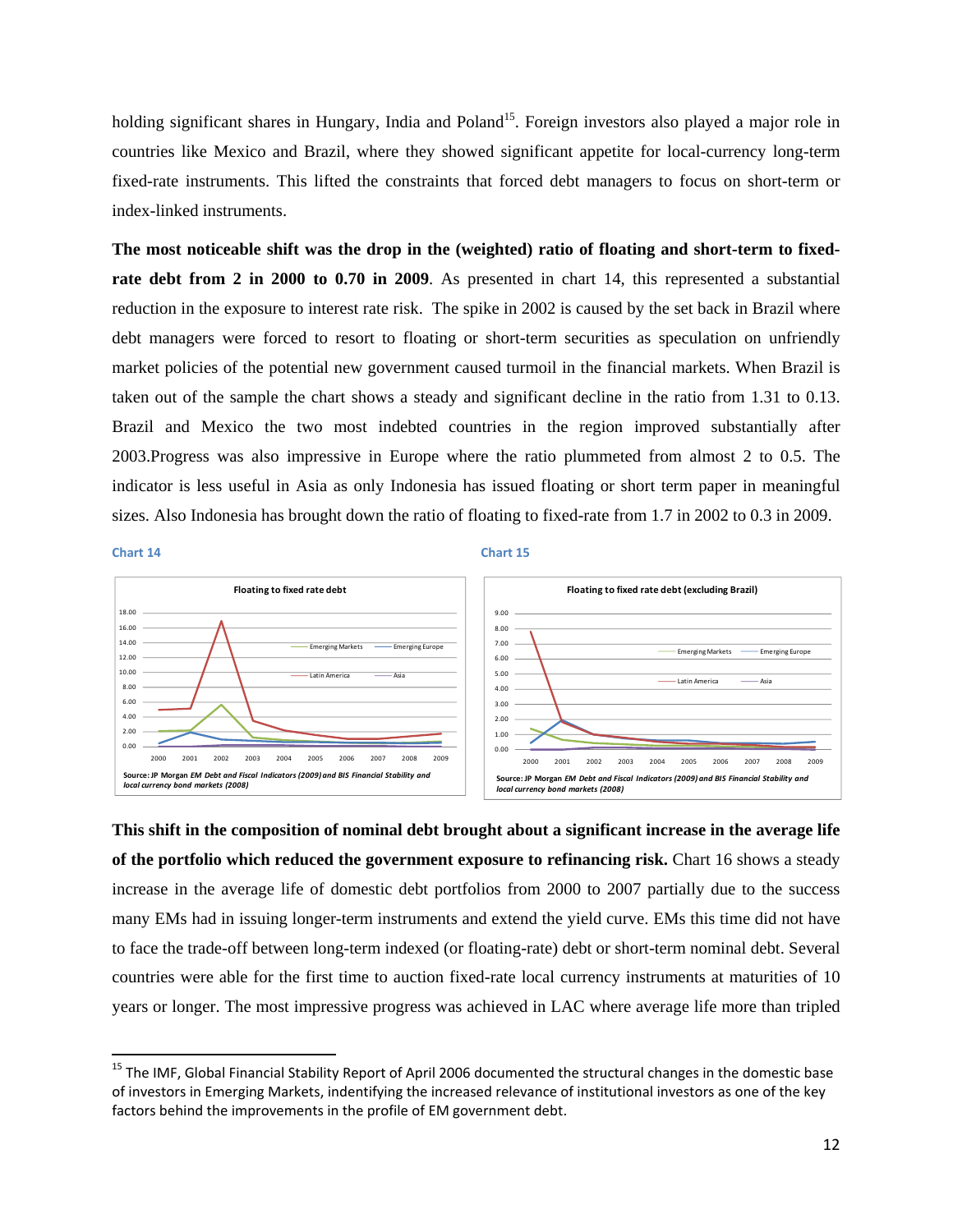from 1.3 years in 2000 to 4 years in 2009. Asia gained almost 3 years from 6.7 to 9.4 while Europe gained 8 months from 2.4 to 3.1 years.





**Another trend in the structure of the domestic debt over the last decade is the increasing importance of inflation-linked debt.** Even though these instruments are not used, or, have low weights in most EM portfolios, they have been introduced by a number of countries as an alternative to nominal fixed-rate instruments to extend maturities and reduce currency<sup>16</sup> and rollover risk. Some countries also issue linkers to reach an optimal debt portfolio, combining these instruments with fixed-rate securities. South Africa for instance who did not use inflation linked securities in 2000 had 16% of the portfolio in these instruments by 2009; Brazil managed to move the share of linkers from 6% to 22%; and Turkey that started using these instruments in 2006, had reached 10% in 2009. Inflation linkers have found strong demand from pension funds and non residents. This is good news as the literature on government debt provides support for some use of inflation-indexed debt, as much of the government's revenues (that service the debt) are real in nature<sup>17</sup>.

<sup>&</sup>lt;sup>16</sup> For instance, Uruguay has indicated that to shift from FX to LX debt they have relied on inflation linked instruments.

<sup>&</sup>lt;sup>17</sup> See Barro, R. J. (1997). Optimal management of indexed and nominal debt. Cambridge, MA: National Bureau of Economic Research. NBER Working Paper 6197; Campbell, J.Y. and Shiller R. J. (1996). A scorecard for indexed government debt. Chicago, IL: The University of Chicago Press.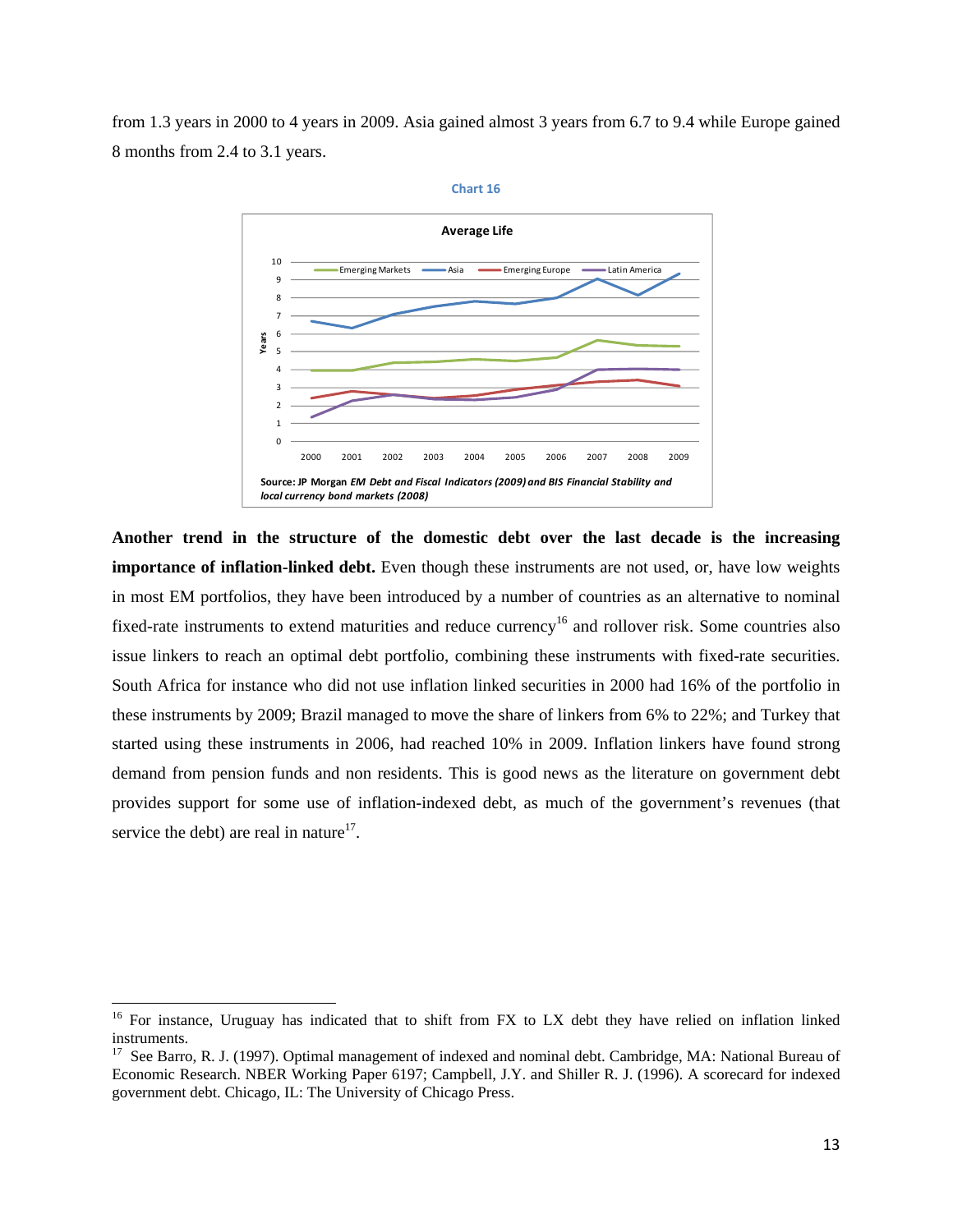



**During the period 2000-2009, only four countries in the sample issued domestic debt linked to FX: Turkey, Brazil, Chile and Colombia.** Turkey brought down the share of FX linked debt from 35% in 2001 to 6% in 2009 and Brazil stopped issuing dollar linked instruments in 2002. For Brazil, Chile and Colombia the share of this type of debt in 2009 was negligible compared with 29%, 22% and 8% respectively at the beginning of the decade. This certainly was an important achievement in improving the composition of the debt portfolio in these countries. Most EMs in our sample however did not recur to this type of instruments during the period of analysis.

**In sum, EMs arrived at the global financial crisis with government debt portfolios that were more resilient to shifts in the economic cycle and market sentiment.** The increase in the share of domestic debt reduced the exposure to exchange rate shocks and the vulnerability to sudden stops in capital flows. The lengthening of maturities in local currency instruments opened new alternatives for debt managers that were no longer confronted with choosing between foreign currency and interest rate risk. Possibly the most important achievement in this area was the diversification of funding sources. Governments have significantly reduced their dependence on bank financing. The evolution of the financial system, pension and insurance reforms and the growth of mutual funds industry, as well the increasing presence of foreign investors, have changed the investor map opening new demand for long-term fixed-rate securities. It is acknowledged that development of the financial sector cannot be achieved quickly and is a result of concerted and deliberate policy actions over a period of years. At the same time, decisions to borrow more in local currency at longer maturities usually requires an acceptance of higher interest costs in the short-run, in order to reduce risk. These realities underscore the strength of policy-making in most EMs over the last decade.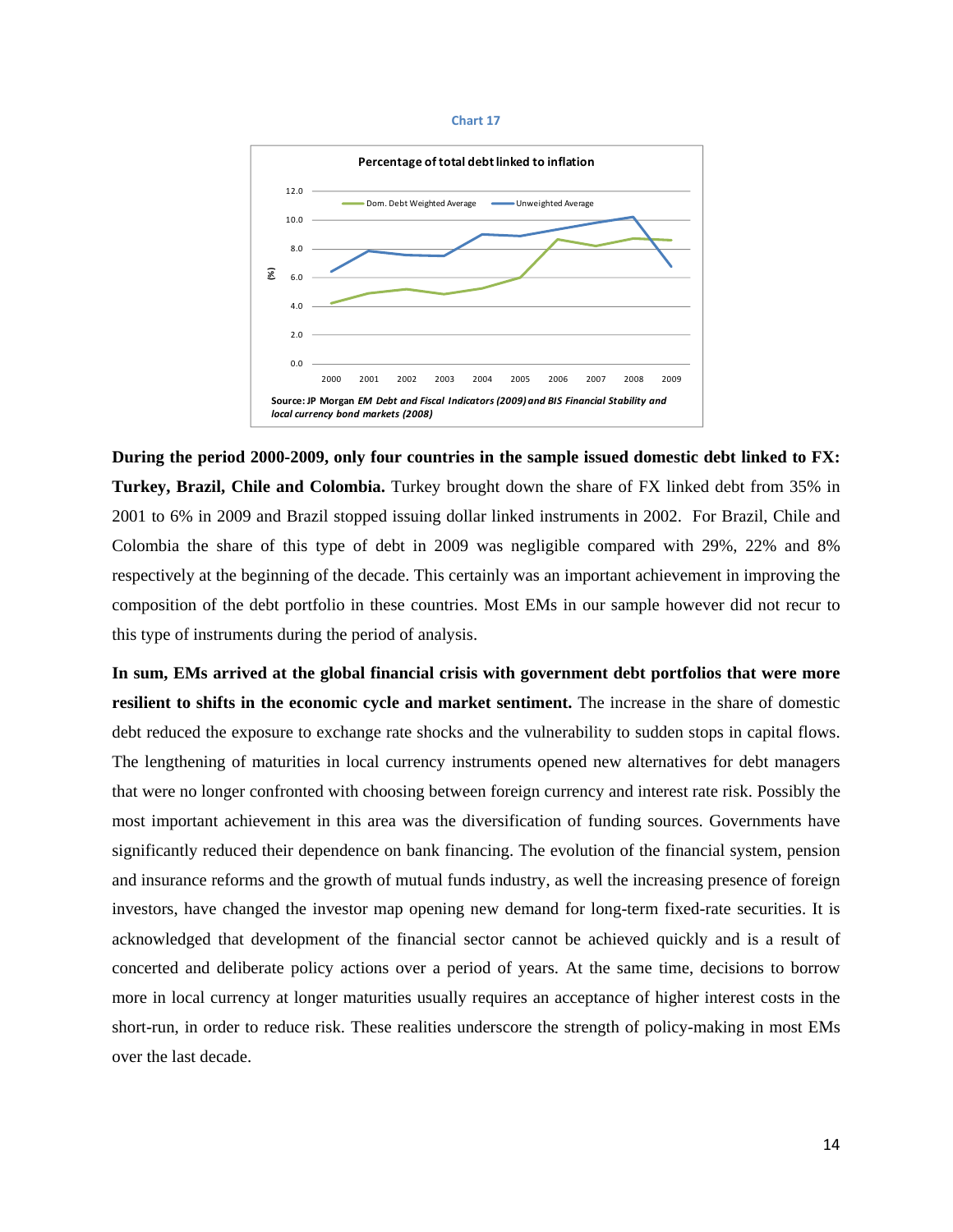# **II. The Crisis: What Happened in Emerging Markets?**

**Despite the significant positive changes in macroeconomic and debt indicators in the years that preceded the crisis, there remained serious doubts on the EMs' capacity to withstand shocks.** These economies were yet to be tested by an environment of increased risk aversion and reduced appetite for EM assets, which could be provoked by turbulence in the financial markets and prospects of an economic downturn. Strong skepticism persisted on how resilient EM economies really were to shifts in market sentiment.

**Previous crises had been traumatic: poor debt structures exacerbated the impact of economic shocks.** In these events the world got used to seeing economic shocks leading to a vicious cycle of increased risk aversion to EM assets, strong capital outflows, abrupt currency depreciation and a major negative impact on debt ratios and fiscal indicators - all reinforcing risk aversion and concerns about debt sustainability.

**What most did not expect was the magnitude of the test that was about to come: the greatest financial-economic crisis since the great depression.** The subprime crisis that started in July 2007 in the US, and that at the time appeared to be limited in scope, developed into a global financial crisis and economic downturn that required unprecedented international coordination and policy response.

**Initially, the impact on EMs was mild, but it intensified significantly in the aftermath of the**  Lehman Brothers bankruptcy on September 15, 2008. The negligible effect of the crisis on EMs before Lehman's insolvency brought to the spot light the debate on whether these economies had "decoupled." A few months later, the answer was unequivocal: a widespread financial crisis that led to phenomenal deleveraging and capital outflows.

**Debt managers saw funding conditions in international capital markets deteriorate suddenly, with generalized spikes in 5-year EM Credit Default Swap (CDS) (see chart 18) and Emerging Market Bond Index Global (EMBIG) sovereign spreads (see chart 19).** CDS and EMBIG spreads reached their peaks in October 2008, with Sri Lanka's EMBIG spread and Indonesia's 5-year CDS spread widening by 1471 and 900 basis points, respectively, recording the sharpest increases in that month amongst the 24 countries in our sample. Since then, these spreads have been falling almost homogeneously<sup>18</sup> to reach pre-crisis levels by the end of 2009.

<sup>&</sup>lt;sup>18</sup> Hungary and Poland are exceptions, reaching their peak 5-year CDS spreads for the period 2008-09, in late February and early March of 2009. The extent of the problems of the financial system in those countries extended the period of relatively wide and increasing spreads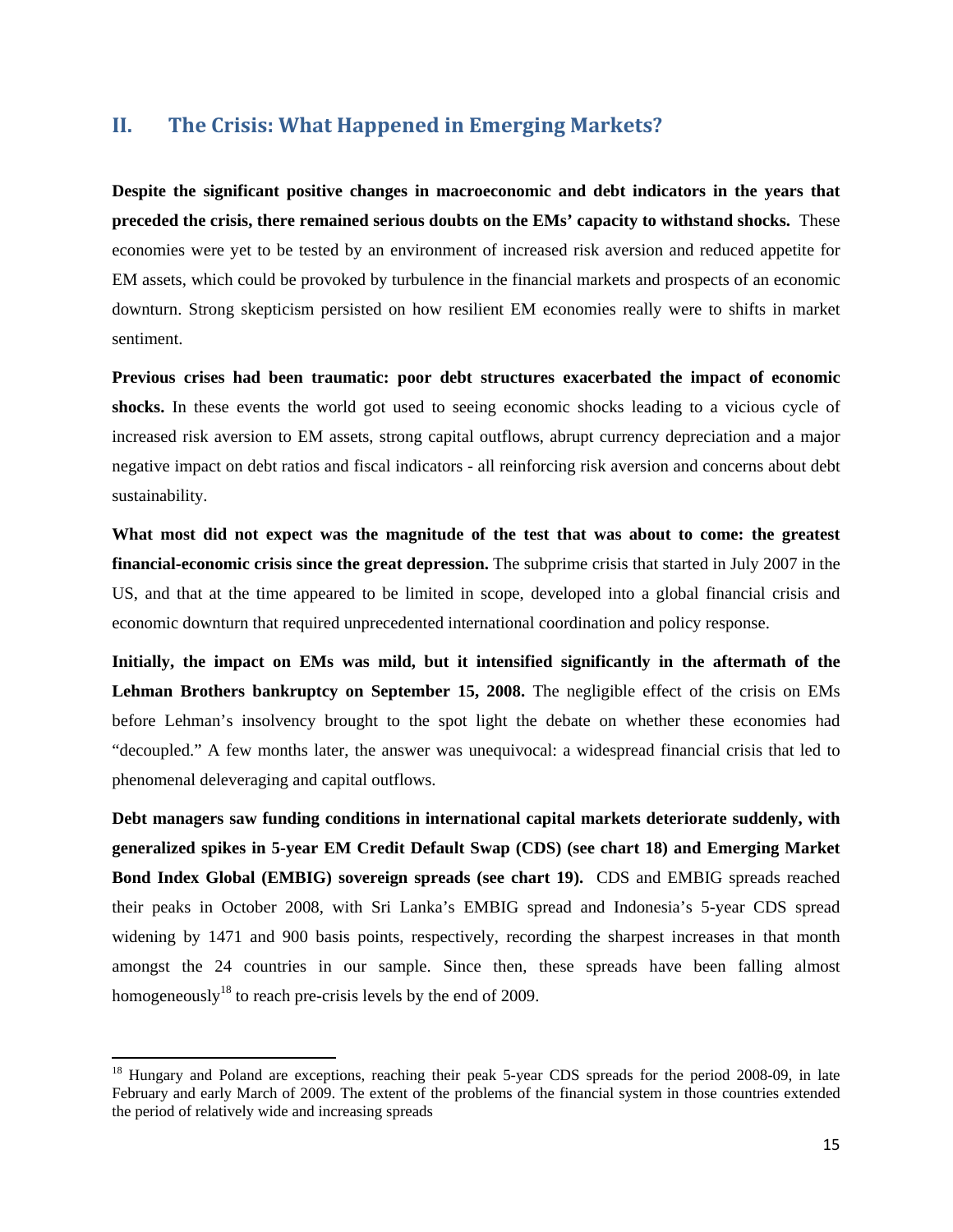# **Chart 18 Chart 19**



**EM external debt issuance stalled for months as a consequence of increased risk aversion and higher borrowing costs (see chart 20).** International capital markets would reopen only after Mexico's \$2 billion issuance of a 10-year Global Bond in December 2008. This was then followed by placements by Brazil, Colombia, Turkey and the Philippines in January 2009, as well as other issuances that eventually brought EM issuance back to reasonable levels.

**Significant capital outflows from most EMs increased the challenge to debt managers, especially in countries still dependent on external funding (see chart 21).** The strong and positive capital flows observed in 2007, reduced drastically in 2008, influenced by the abrupt reversal in flows in the last months of that year. Europe and Central Asia and Sub-Saharan Africa witnessed some of the sharpest reversal in portfolio flows in the fourth quarter of 2008. Closed international capital markets and stronger imbalances on external accounts forced many countries to beef up borrowing from multilaterals (more below).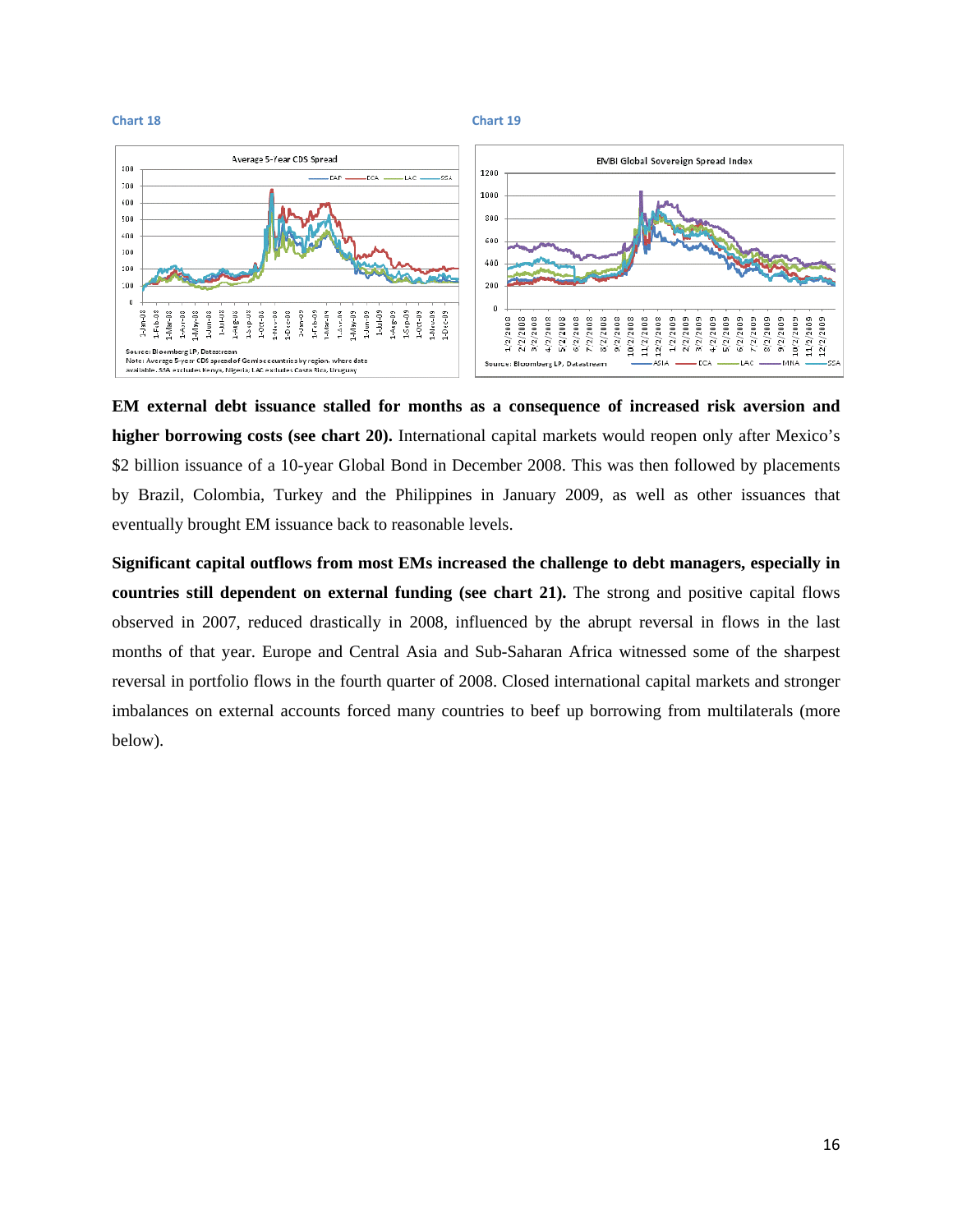



**Impact on EM local currency bond yields was also significant, but it moved yields in contrasting directions across countries in the first months after September 15, 2008.** In most cases, yields either increased or reduced sharply (see chart 22). This divergence was a result of the overall effect of several forces that affected demand and prices for government bonds in different ways for each country.

**Flight to quality, prospects for reduced economic activity and consequent monetary policy easing were among the main factors driving yields down.** These trends prevailed in emerging Asia, with the exceptions of Sri Lanka and Indonesia, where domestic bond rates declined right from the start of the crises, though much less than in mature markets.

**On the other hand, deleveraging as well as increased uncertainty and risk aversion (as shown by CDS and EMBIG spreads) caused sell-offs in many markets, pushing yields up.** These factors may dominate markets especially shortly after a significant shock, when uncertainty is more acute and some groups of investors, such as EM bond funds, abruptly change their portfolios<sup>19</sup> (see chart 23). This was the case in most countries in LAC and ECA, where yields increased until October or November, when they started declining in close correlation with the EMBI.

**The longer-term effect on local yields was more homogenous: a generalized reduction consistent with monetary policy response and the economic downturn.** Although some countries reacted more swiftly than others, policy rates were reduced by central banks across the globe over time, especially in 2009. With deleveraging losing its steam and EMs regaining the confidence of investors, yields declined in most countries to levels below those observed before the Lehman collapse in September 2008.

<sup>&</sup>lt;sup>19</sup> *Emerging Portfolio Funds Research (EPFR)* tracks net capital flows to a country via bond funds. Net capital flows from bond funds are computed by determining the change in bond fund assets over a period, weighted by the percentage of the fund allocated to a particular country during that period.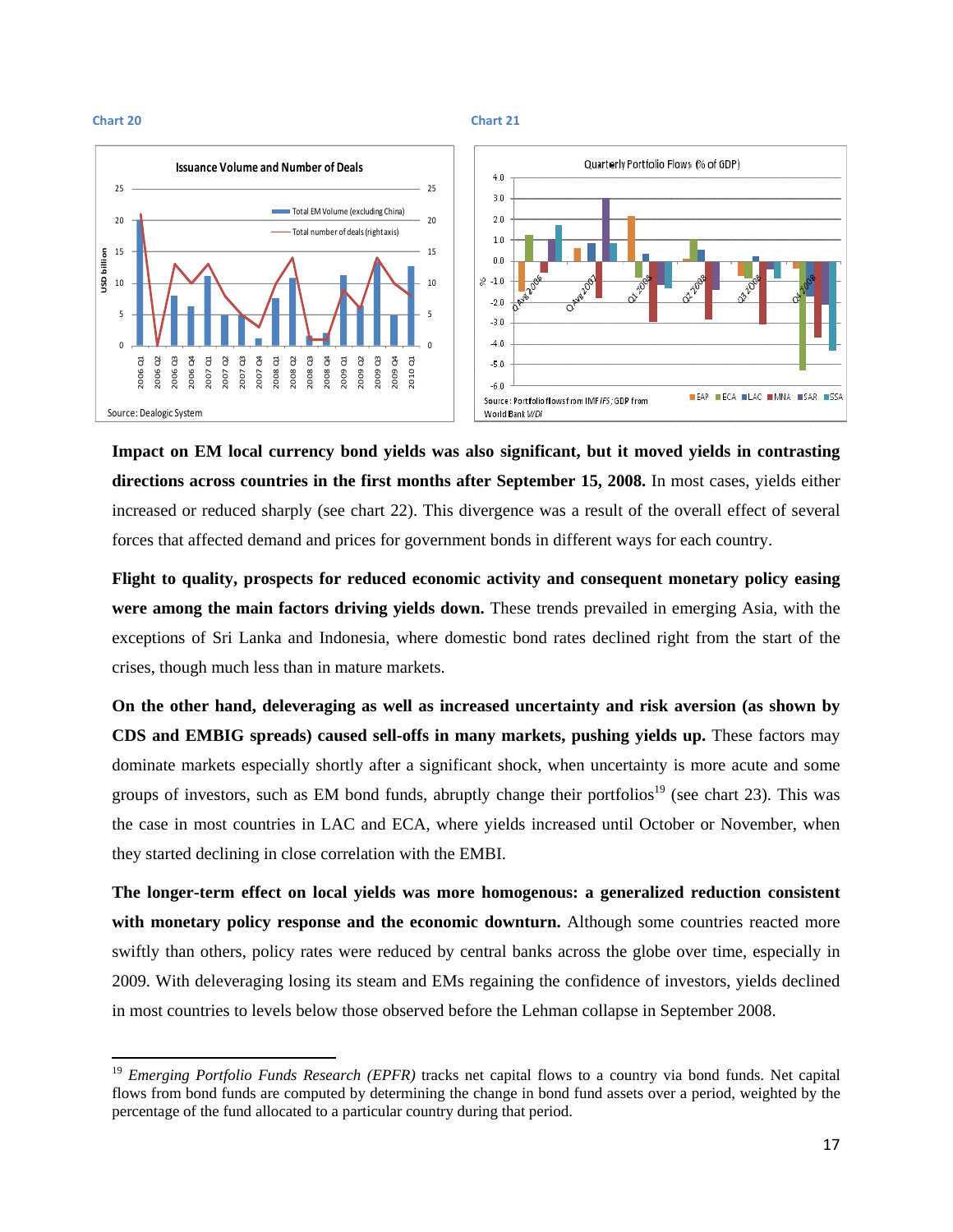| ۰, | .<br>$\frac{1}{2}$ |  |  |
|----|--------------------|--|--|







**Contrary to the impact on market rates and capital flows, the impact of the crisis on the fiscal accounts was gradual and hit most EM economies mainly in 2009**. The global financial crisis transmitted to EMs mainly through the contraction of capital inflows and exports. As most high-income countries plunged into the worst financial-economic crisis since the great depression,<sup>20</sup> growth in EMs slowed down from 7.8% in 2007 to 5.1% in 2008 and 0.8% in 2009 and government revenues contracted sharply. A counter-cyclical policy aimed at soothing the impact of the crisis left a fiscal gap that widened out in 2009. The size of the gap varied greatly in the EMs surveyed. As expected, due to the greater dependency on inflows and economic activity in the EU zone, the fiscal gap was larger in Central and Eastern Europe and smaller in Asia and Latin America (see chart 24).

<sup>&</sup>lt;sup>20</sup> Growth in the G7 economies fell from 2.5% in 2007 to 0.1% in 2008 and -3.5% in 2009 triggering the slowdown in EMs growth.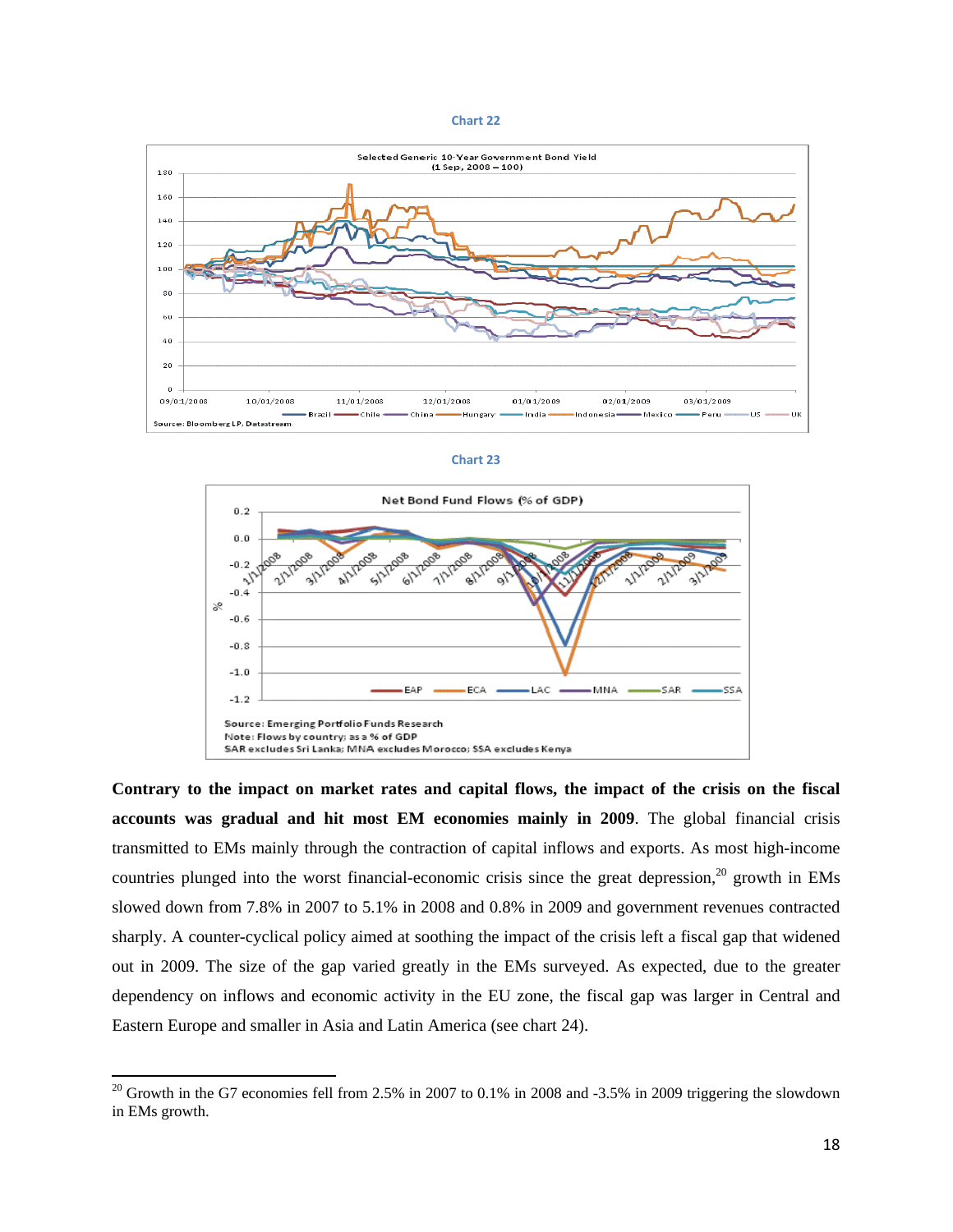



**Borrowing requirements in the surveyed EMs therefore expanded, but different to other crises, this time around EMs were better prepared to handle it.** In Romania and Turkey, where the crisis impact was stronger, borrowing requirements trebled in  $2009^{21}$ . This contrasts with most Latin American and Asian countries where debt managers had to fund no more than 1.5 times the sums raised in 2008. The task was nonetheless challenging given that during Q3 and Q4 of 2008 the international capital markets were effectively closed and domestic market conditions in most EM countries had deteriorated. The apparent success with which debt managers were able to meet the additional borrowing demands could reflect that debt portfolios were less dependent on foreign borrowing, while the increase in primary deficit was limited. In addition the external markets, closed for nearly five months, reopened with foreign interest rates at historical lows as monetary policy in the G7 was aggressively expansionary.

**This situation contrasts sharply with that of industrialized countries that plunged into deep deficits and saw their debt to GDP ratios rise rapidly.** The implementation of large bailout packages<sup>22</sup> to keep the financial system afloat and the recession that followed the virtual paralysis of domestic credit and the burst of the real estate bubble, brought about a dramatic increase in the fiscal deficits and the borrowing requirements of these governments. Chart 25 presents the evolution in the primary and overall fiscal deficits as well as the debt/GDP ratio in industrialized countries in the period 2007-2009.

<sup>&</sup>lt;sup>21</sup> In Hungary the agreements with the Fund and the EU forced a fiscal adjustment which kept the government deficit within relatively narrow bands

<sup>&</sup>lt;sup>22</sup> Financial rescue programs in industrialized countries are estimated at 13.2% of GDP. See "The Future of Public Debt: Prospects and Implications" by Stephen G. Cecchetti, MS Mohanty and Fabrizio Zampolli, BIS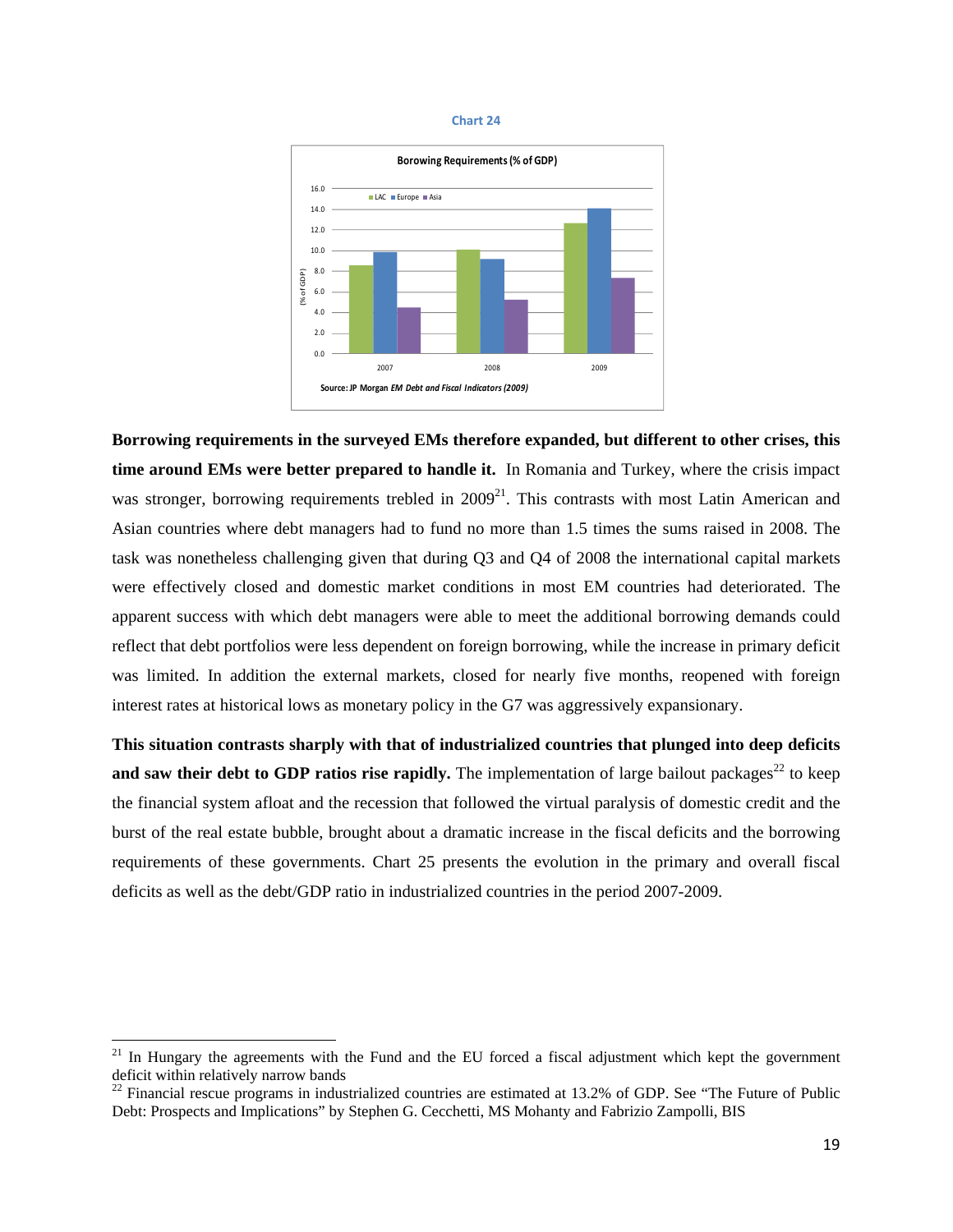# **Chart 25**



# **The Response to the Crisis from Debt Managers in EMs**

**The global financial crisis heightened the role played by debt managers beyond meeting the unexpected borrowing requirements; their actions affected the effectiveness of the policy response to the crisis**. In several countries, debt managers were requested to raise additional funding for the implementation of vital fiscal stimulus packages in an environment of investors' retrenchment. But more importantly, this had to be done in a manner that contributed to the stability of the domestic financial market shaken by the flight of foreign investors and strong risk aversion. In this delicate environment the borrowing decisions needed to carefully weigh the potential impact on interest rates, the fiscal space taken by debt servicing costs, the investors' response and the overall effect on the financial markets.

**The debt managers' response to the crisis varied from country to country depending on the array of instruments available and their experience to work in a new adverse environment**. The global financial crisis tested the debt managers' flexibility to adapt their borrowing strategies after the macro and market fundamentals shifted dramatically<sup>23</sup>. The responses of the debt managers in the sample of selected EMs can be grouped in three categories:

- A. Reducing the pressure on the market by filling part of the funding gap by other mechanisms;
- B. Adapting the funding program to shifts in the demand for government paper; and
- C. Implementing liability management operations to support the market.

# A. **Measures that reduced the pressure on the market by filling part of the funding gap by other mechanisms**

 $^{23}$  Romania is the most striking example: at the beginning of 2009 the forecasts were GDP growth of 2.9% and a deficit of 2% of GDP. At the end these numbers were -7% and 7.2% respectively.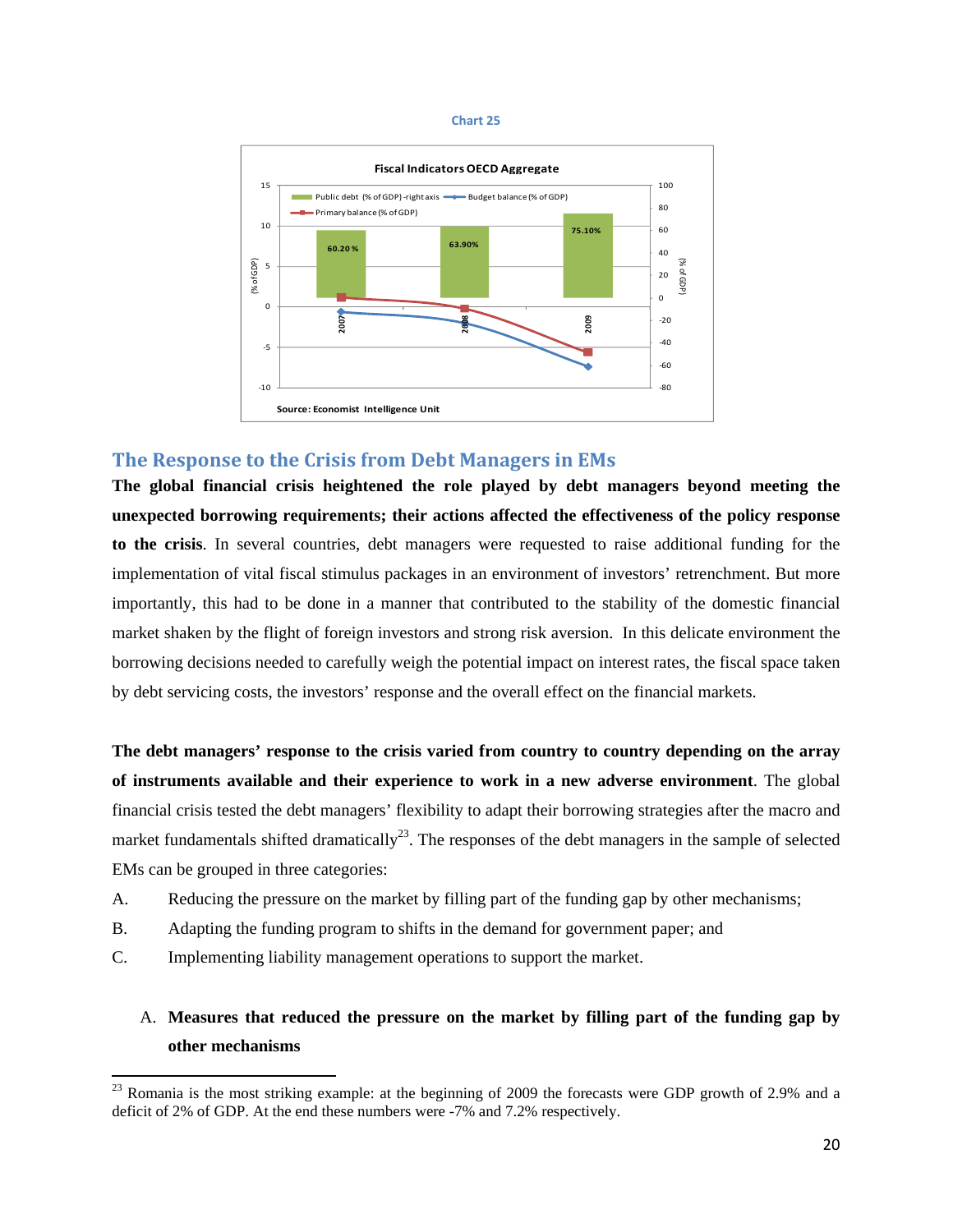**The actions aimed at reducing the pressure to the market by raising part of the funding needs by other means included three mechanisms**: (i) Channeling the excess liquidity available within the public sector; (ii) Use of non market funding sources such as multilaterals, and; (iii) Expanding the investor base by using new debt instruments and distribution channels that had not been explored before.

**Most countries reduced or delayed the borrowing from the private sector by recurring to liquid resources within the public sector.** The use of cash reserves allowed the authorities in Peru to stay out of the market and effectively borrow less than originally planned. In Uruguay the authorities also avoided borrowing from market sources; however in their case multilaterals loans were contracted to close the financing gap and reconstitute the liquidity cushion. While Peru does not have an official target for cash reserves, Uruguay adopted in 2005 a prefunding policy that established that cash reserves, at any point in time, should cover the financing needs of the next 12 months<sup>24</sup>. Central Banks in Egypt, Indonesia, Mexico and Hungary were permitted to buy government bonds and served as a buffer to the fall in bond prices. In some countries with less developed local markets, the central bank extended credit lines to the government.

**EM debt managers also stepped up the borrowing from multilaterals.** Hungary received substantial resources from the IMF to deal with the stabilization of the financial sector; Romania filled up a substantial part of the borrowing program with resources from IMF, EC and WB; Peru used contingent credit lines contracted with the WB; and Indonesia also used contingent funding from multi and bilateral entities to backstop its borrowing needs. The substantial increase in the demand from multilaterals loans put significant pressure on the capacity of these entities to expand their lending programs. For instance in 2009 the World Bank lent almost three times the volume that was anticipated before the crisis<sup>25</sup>.

**Some EMs started/expanded retail debt programs or tried new debt instruments in an effort to diversify funding sources and tap segments of investors not explored before.** While this route was marginal compared to the two previous mechanisms, it is worth noting as a complementary alternative that was worth exploring in some countries. Indonesia aggressively expanded the retail program, introduced Sharia-compliant sukuk market instruments and launched a Samurai bond. Hungary also introduced a new 3-year CPI linker for the retail market. Turkey tried new revenue indexed bonds and CPI linkers, all for the wholesale market.

# **B. Revisions of funding programs to respond to shifts in the demand for government paper**

 $24$  See Uruguay Debt Report, July 2009. Other countries like Colombia borrowed \$1.8b in 2008 and \$3.8b in 2009 to build up the liquidity position.

 $^{25}$  This is one of the reasons why the World Bank sought an increase in capital from its shareholders.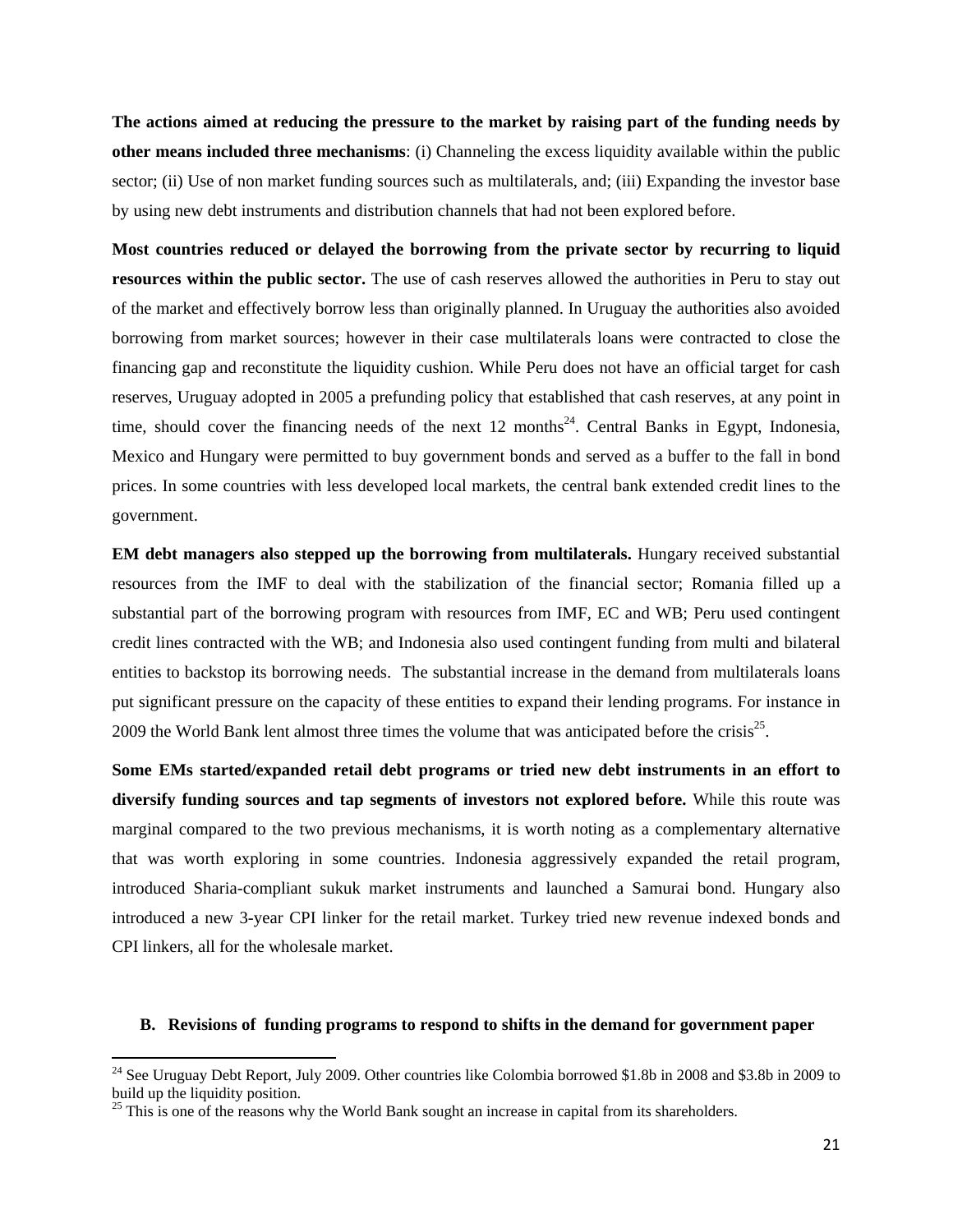**Funding plans were also revised and the supply of government securities was shifted to investors or tenors that would have greater demand**. The loss of appetite for EM government bonds forced debt managers to modify the funding strategies while dealing with the on-going interest rate and refinancing shocks. As a significant portion of the demand from foreign investors switched away, and in some cases even from local institutional investors, to commercial banks, debt managers responded by suspending the issuance in the international capital markets and concentrating the bulk of the issuance program in the shortest tenors and in floaters.

**As discussed earlier, EM issuance in the international capital markets came to a virtual stop in Q3 and Q4 2008.** EM issuance activity recovered strongly in 2009 on the back of aggressive expansionary monetary policies of the G7.

**Market conditions also deteriorated in most local markets and most countries suspended or reduced the auctions of LX medium-term fixed-rate securities.** The impact of the crisis in this regard was worst in Hungary, Turkey, Poland, and Romania where the LX debt market for medium and long term paper came to a virtual halt. Peru postponed its auctions of LX securities and relied on large cash reserves. Mexico and Brazil also reduced dramatically the issuance of fixed rate paper during the crisis. Morocco and Indonesia reacted in the same way, but there the impact was less severe. In South Africa and Eastern and Central Europe the impact of the foreign investor sell-off was probably more important as non-residents traditionally hold a significant share of local currency government securities and the capital mobility is higher than in Latin America or Asia.

**However, in some countries the selloff of LX medium-term fixed-rate securities by foreign investors was compensated for in part by institutional investors like pension funds.** In Peru, Brazil and Colombia, pension funds acted as a buffer absorbing part of the excess of supply of medium-long term paper, making the switch to floating/short term securities less pronounced. In Eastern and Central Europe however, even institutional investors shifted their preference to foreign currency, or local currency short duration assets, so banks ended up absorbing most of the excess supply of government securities.

**To offset the fall in demand for medium-term paper, some countries switched the funding to T-Bills.** The most notable case was probably Hungary whose funding plans relied almost exclusively on T-Bills for the period of 8 months surrounding the crisis. Another dramatic example is that of South Africa who tripled the issuance of T-Bills. Poland doubled the T-Bill share from 6 to 12% while Romania increased significantly the T-Bill volume and introduced 1 and 3 month securities.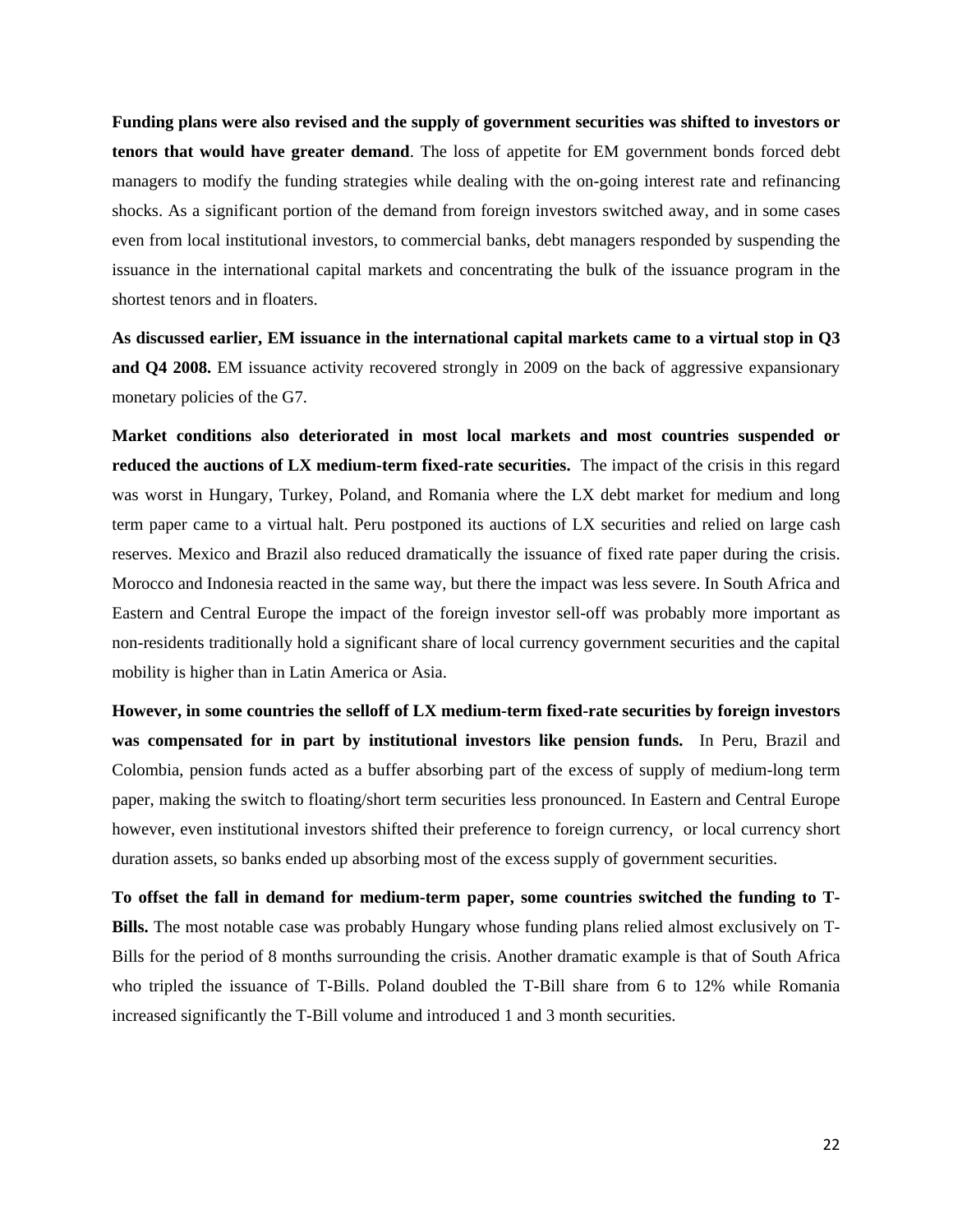**Other EMs switched funding from fixed-rate instruments to floating-rate ones.** Brazil reduced its target of fixed rate paper after the crisis hit and increased that of floating rate paper. Turkey did both: increasing the issuance of shorter-term and floating rate paper.

**As a result of these changes in the funding policy, most countries experienced a reduction in the average time to maturity**. However, given the relatively short duration of the intense phase of the financial crisis, and the fact that EMs regained normal access by mid 2009, the reductions in average maturity were in general small and/or short-lived. Hungary lost 0.6 years going from 2.7 years in September 2008 to 2.1 years in July 2009. Turkey reduced the average maturity from 34 months in 2007 to 32 months in 2008 but recovered in 2009 to 35 months. Brazil and Mexico experienced a small reduction in the average life of their portfolio. This trend was also seen in Poland.

# C. **Implementation of liability management operations to support the market**

**Liability management techniques such as buybacks and exchanges proved to be powerful tools to help stabilize markets.** Several debt managers found that these transactions reduced market pressure and played a catalytic role in adjusting the debt structure to the changing characteristics of the demand profile. They therefore complemented the other two categories of debt management responses discussed previously.

**Buybacks were used in countries such as Hungary, Indonesia and Mexico to alleviate sell-off pressures, enhance liquidity and improve pricing of liquid instruments**. As securities were bought back for cash, these operations provided a much needed liquidity relief to investors<sup>26</sup> and helped contain sell-off pressures, especially of illiquid securities. In Hungary, for example, a large-scale bond buyback program of approximately USD 2.5 billion was launched in Q2 2009 due to the significant sell-off by foreign investors and weak demand for local bonds. The program was successful and enabled Hungary's debt agency to restart regular bond auctions starting from April 2009. Mexico implemented buyback auctions of select medium and long-term securities, Bonos and Udibonos (10 to 30 years) to, among others, enhance the liquidity of these instruments. Finally, Indonesia conducted buybacks and switches of short-term instruments, providing good price references when market liquidity was weak, which helped stabilize prices.

**Poland explicitly used switches to stabilize the market by redeeming illiquid bonds in exchange for more liquid securities.** Switches are most frequently used to reduce debt fragmentation, consolidate large size benchmarks and to manage refinancing risk (e.g.: Brazil, Indonesia and South Africa). During the

 $26$  Most countries financed buybacks with cash reserves, short-term funding or through their regular auctions of more liquid instruments.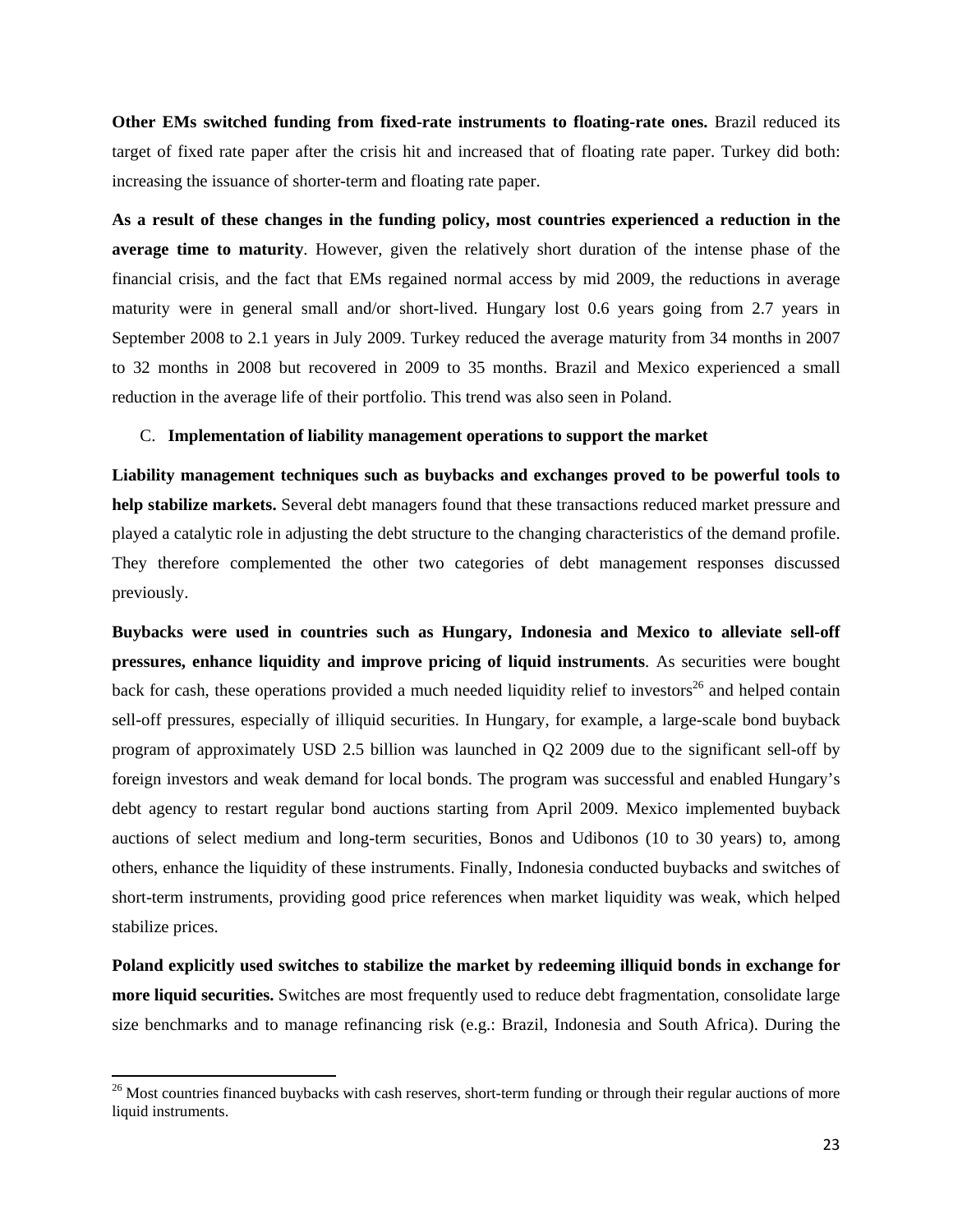crisis, Poland targeted illiquid long-term CPI indexed bonds and floating rate notes replacing them with more liquid instruments to stabilize the market.

**An innovative approach that seems to be working well is the simultaneous buy and sell auctions used by Brazil.** At the peak of the crisis the Brazilian Treasury conducted this type of simultaneous auction for select long-term securities. These auctions provide more reliable buy and sell price parameters at a time that references in the secondary markets are weak or nonexistent. Price discovery usually requires a sequence of two to three auctions for each instrument. This mechanism has been used by Brazil in previous periods of stress and replaced pure buybacks that were conducted in the past in similar situations to stabilize markets**.** 

**Finally, it is important to consider** *how* **the delivery of the three categories of debt managers' responses to the crisis was handled by different countries.** Some were forced to revisit and adjust their debt management strategies while others, where the guidelines are more directional or loose, could operate within the prevailing policy framework.

**The countries with strategies are expressed as formal targets for managing risk were forced to review them during the crisis**. This was the case of Poland and Hungary who reviewed their strategies including a higher share for foreign currency debt in the years to come, at least until some of the multilateral loans mature. Similarly Brazil, with annual targets for the composition of the debt portfolio, reviewed these targets opening up more space for floating rate paper and reducing the target for fixed-rate debt. The Brazilian DMO saw this adjustment as a temporary setback and reversed it after the situation normalized.

**In contrast, countries where debt management strategies are expressed as broad directional targets for certain risk indicators did not need to undertake a formal review of such strategies**. While most countries formally acknowledged the increase in funding requirements, not all accompanied this by the revision of the policy framework and debt managers continued operating under the prevailing one. Poland has broad bands for local currency risk indicators that did not require revision during the crisis. Similarly Turkey and Mexico had directional targets that did not need to be reviewed; however, it is clear that both countries slowed down their progress in reducing risk in their debt portfolios.

# **Conclusion**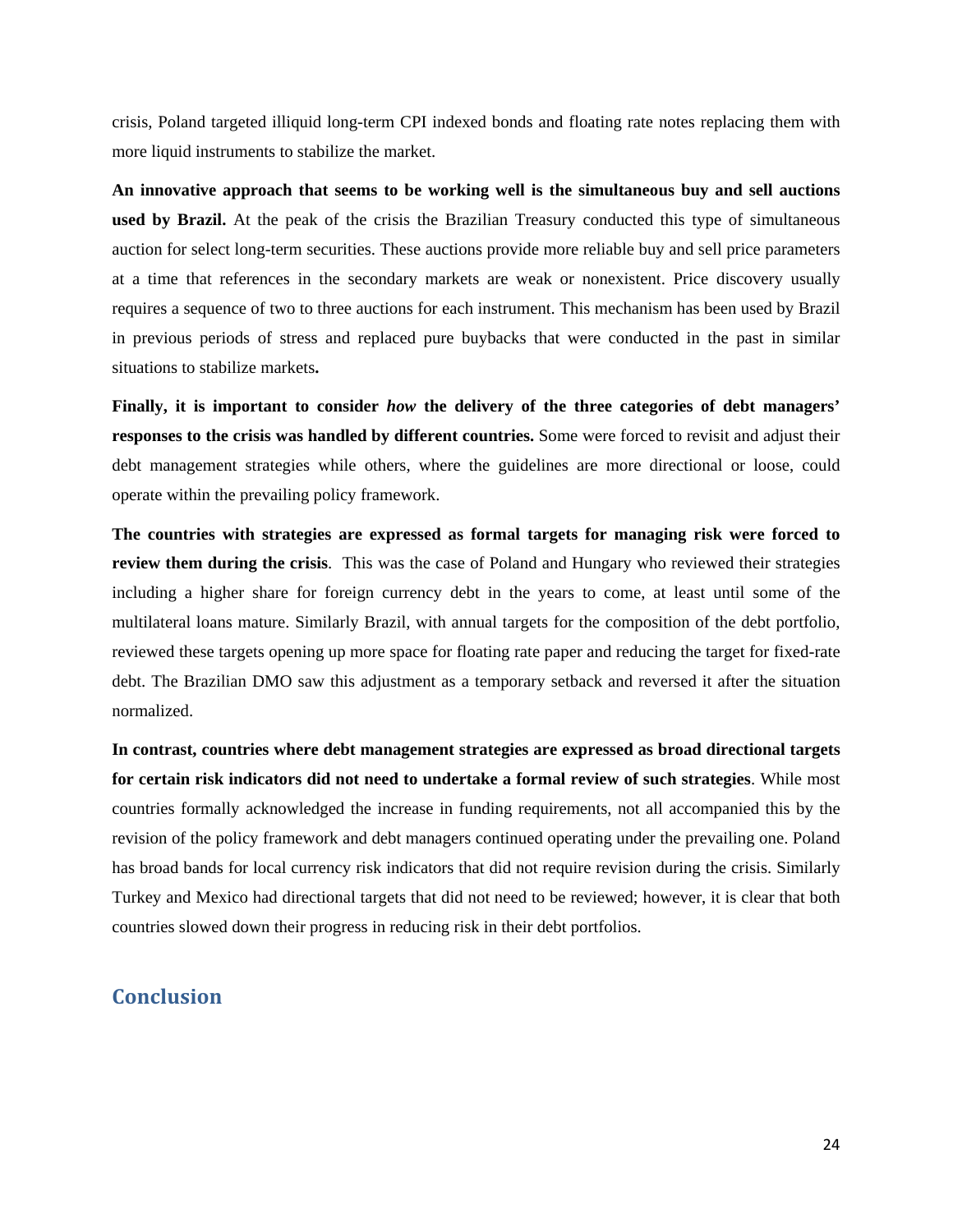The impact of the global financial crisis on the 24 countries considered in this paper, as well as the responses by their public debt managers, provide a number of positive lessons for policy-makers and international financial institutions:

- 1. **Sound and well-coordinated macroeconomic policy during the years before the crisis, leading to much-improved fundamentals, was elemental in serving as a buffer and placed EMs in a position for quicker recovery.** Although we acknowledge that the improvement in macroeconomic fundamentals could in part be attributed to a very benign (cyclical) environment, driven by ample global liquidity and a strong risk appetite by investors, explicit policy choices by EM decision-makers enabled them to capitalize on this environment and reduce their vulnerability. Some of the main measures implemented were improved fiscal policy, accumulation of foreign reserves, controlled inflation and consequent reduction in public debt to GDP ratios.
- 2. **In addition to the macroeconomic measures, prudent public debt management with a focus on containing risks in debt portfolio was an additional fundamental factor that strengthened EM resilience to the crisis**. In this regard, we would highlight the policies to reduce FX exposure, extend the maturity of domestic debt, reduce reliance on floating-rate instruments, as well as measures to diversify funding sources. For example, and in contrast to many previous events, when EM currencies depreciated sharply at the height of global risk aversion in late 2008 and early 2009, the impact on government budgets was muted, given the reduced level of FX exposure (and in some cases attainment of a net FX asset position).
- 3. **The conditions summarized in points 1 and 2 provided public debt managers with room to maneuver when the crisis hit**. Rather than being on the back foot, governments were able to delay borrowing, use non-market sources of funding and introduce a range of measures to continue borrowing in their domestic securities markets (as outlined in section 2 of the report). In this way, when markets were suffering severe risk aversion to the point of dysfunction, governments had the capacity to absorb some risk and contribute to the stabilization and recovery of local markets.
- 4. **The availability and quick disbursement of multilateral funding was critical in cases where the international capital markets were closed and investors in domestic government securities withdrew from the market**. Contingent credit lines proved extremely useful and debt managers learned how valuable these options became. Nonetheless, the massive increase in demand for multilateral loans showed the limited capacity that these entities have to offset a significant reversal of private capital flows.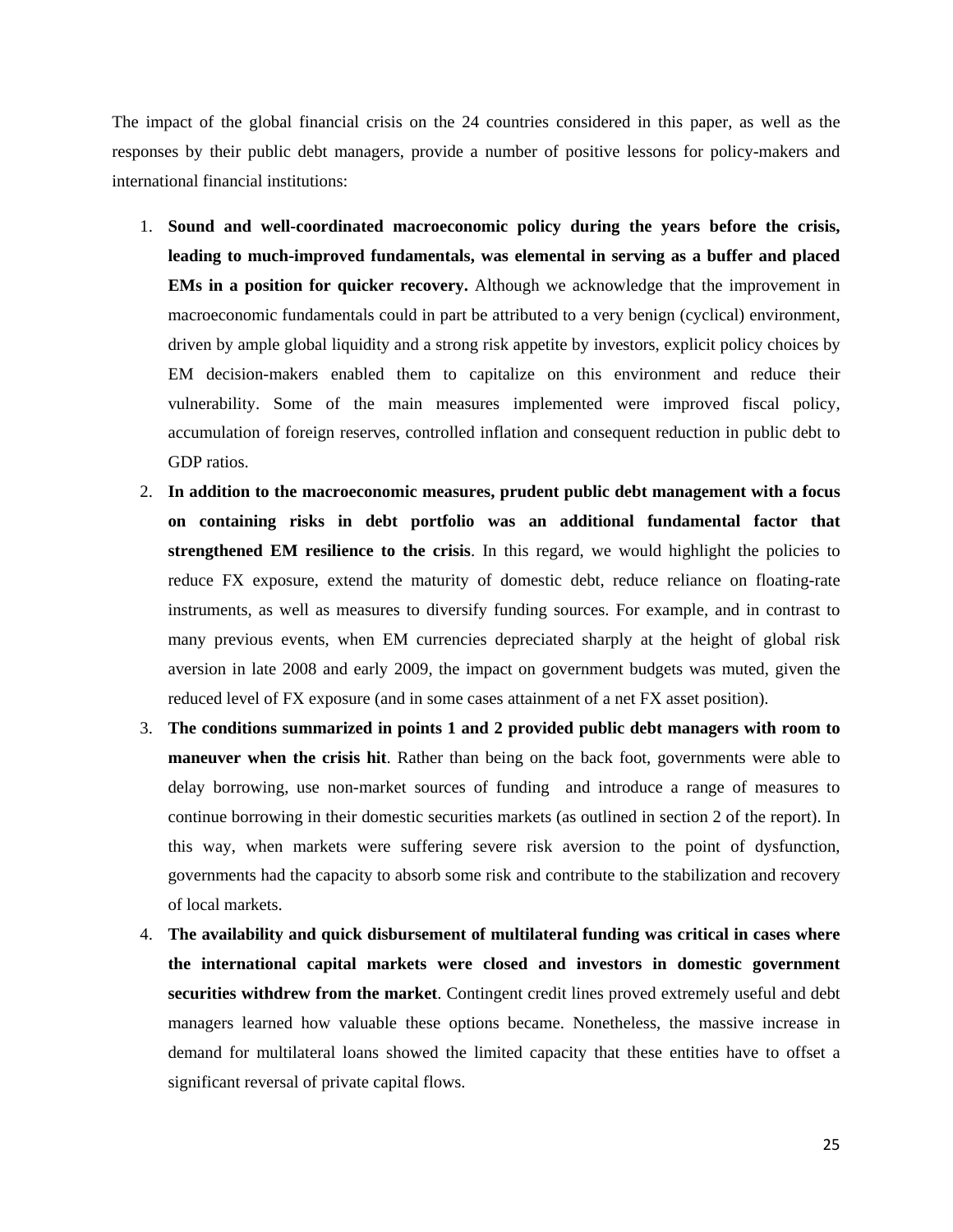- 5. **Countries with larger and more developed domestic bond markets tended to be less affected by the crisis**. In some of them, even during the worst of the crisis, the capital flew to government securities, mirroring the market movements experienced in the US, Europe and Japan. In others, although some time elapsed before interest rates came back to pre-crisis levels, most countries were able to satisfy their funding needs in the domestic market.
- 6. **The crisis highlighted the degree to which the capacity of public debt managers in the surveyed countries has improved in the last decade**. In a number of them, they were able to quickly employ a range of measures (such as liability management techniques, use of cash reserves, quick adjustment of debt strategies, etc) that helped governments weather the turbulence in financial markets and enabled them to implement appropriate counter-cyclical fiscal policies. This outcome underscores the need for governments to ensure that finance ministries and debt offices are appropriately resourced and staffed.

**While the 24 countries considered in this paper account for the majority of people living in EMs (and around 60% of world population), there are a number of other countries where the financial crisis has had a greater negative impact in terms of market access and funding costs**. Most of these countries went into the crisis with poor fiscal positions, debt sustainability concerns, unresolved debt renegotiations, or some form of political deadlock that impacted on their ability to effectively manage macroeconomic policy. Their predicament underscores the need to take advantage of the benign phase of the cycle to address debt problems; once a crisis hits, the options for action quickly become curtailed. The impact of the financial crisis on low-income countries has not been analyzed as the focus of this paper is on the first round financial impact during the period September 2008 to April 2009. Their lack of integration into global financial markets to a large extent buffered them from impact during this period; their turn came later through the transmission channels of trade and remittances.

**Notwithstanding the positive developments that most EMs have enjoyed between June 2009 and March 2010, the period ahead presents more risks than usual**. First, high income countries have huge borrowing requirements (in 2009 their net issuance of marketable securities was seven times that of 2007), which will create strong competition for capital and represents a potential source of market instability. Second, the process to phase out extraordinarily supportive monetary policy, by its nature, presents a period of increased risk. Moves in this direction are likely to result in increased market volatility as "carry trades", put in place to profit from very low short-term interest rates, are unwound. The timing of monetary tightening must be carefully judged, so as not to risk an increase in inflationary expectations on one hand, but not cut off the economic recovery and financial sector recuperation on the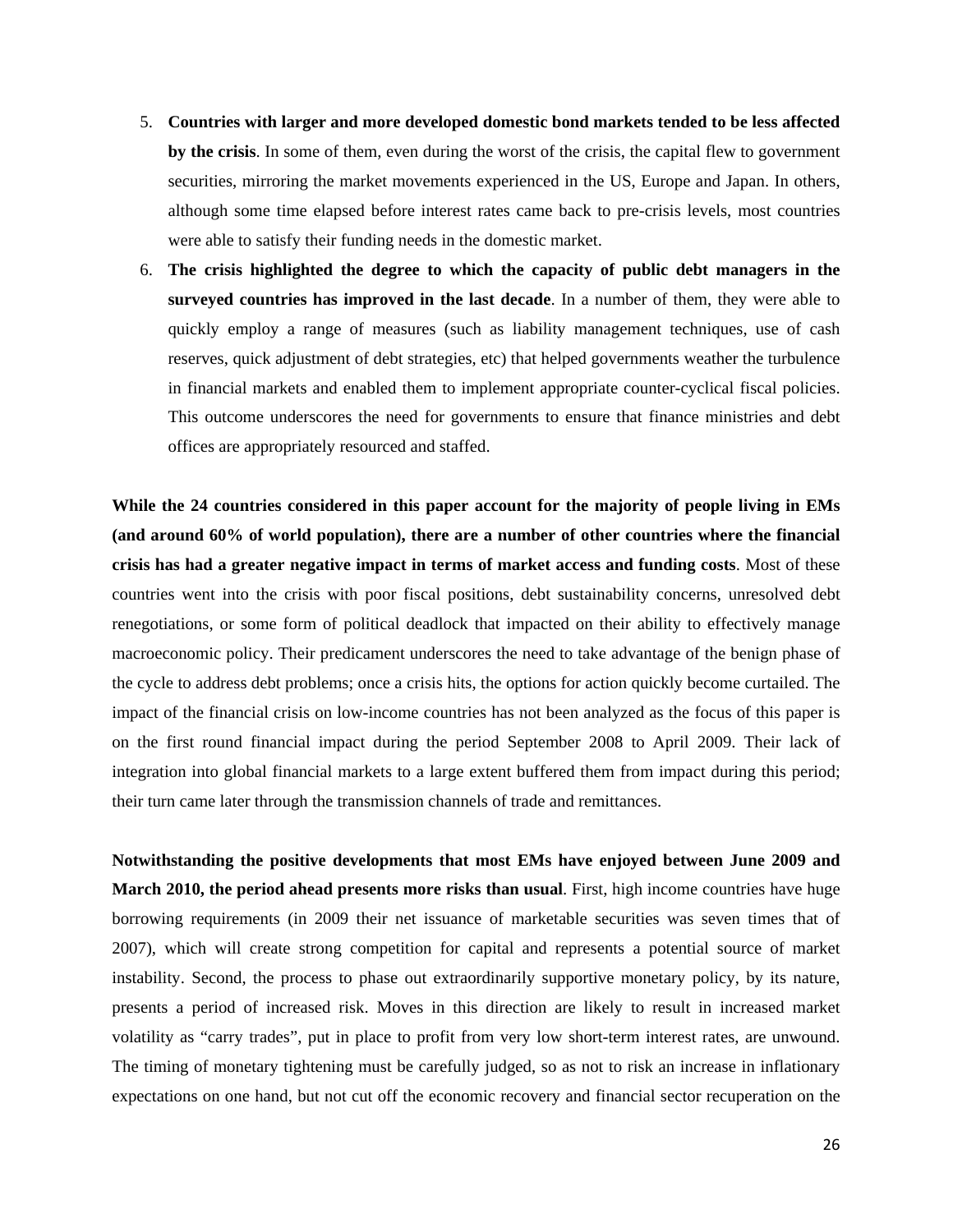other. Finally, opinions on the strength and durability of the global recovery are divergent; there remains a sizable risk that it falters, which would put pressure on the borrowing needs of most governments.

**Given this outlook, it is important that policy-makers in EMs maintain the prudent approach to macroeconomic management that has served them well over the last decade.** The specific policy measures will depend on individual country circumstances; for those with weaker fiscal positions, as growth recovers, it presents an opportunity to reduce debt/GDP ratios by reversing the fiscal accommodation that was implemented to mitigate the impact of the global crisis. For others, with greater fiscal buffers and significant external surpluses, the emphasis would be on stimulating domestic demand and allowing exchange rates to adjust, while maintaining vigilance on inflationary expectations.

**At the same time, debt managers in EM countries are well advised to maintain preparedness for market dislocations, and to continue to seek opportunities to contain risk in public debt portfolios at levels that will ensure that fiscal policy is not jeopardized if disaster strikes again.**